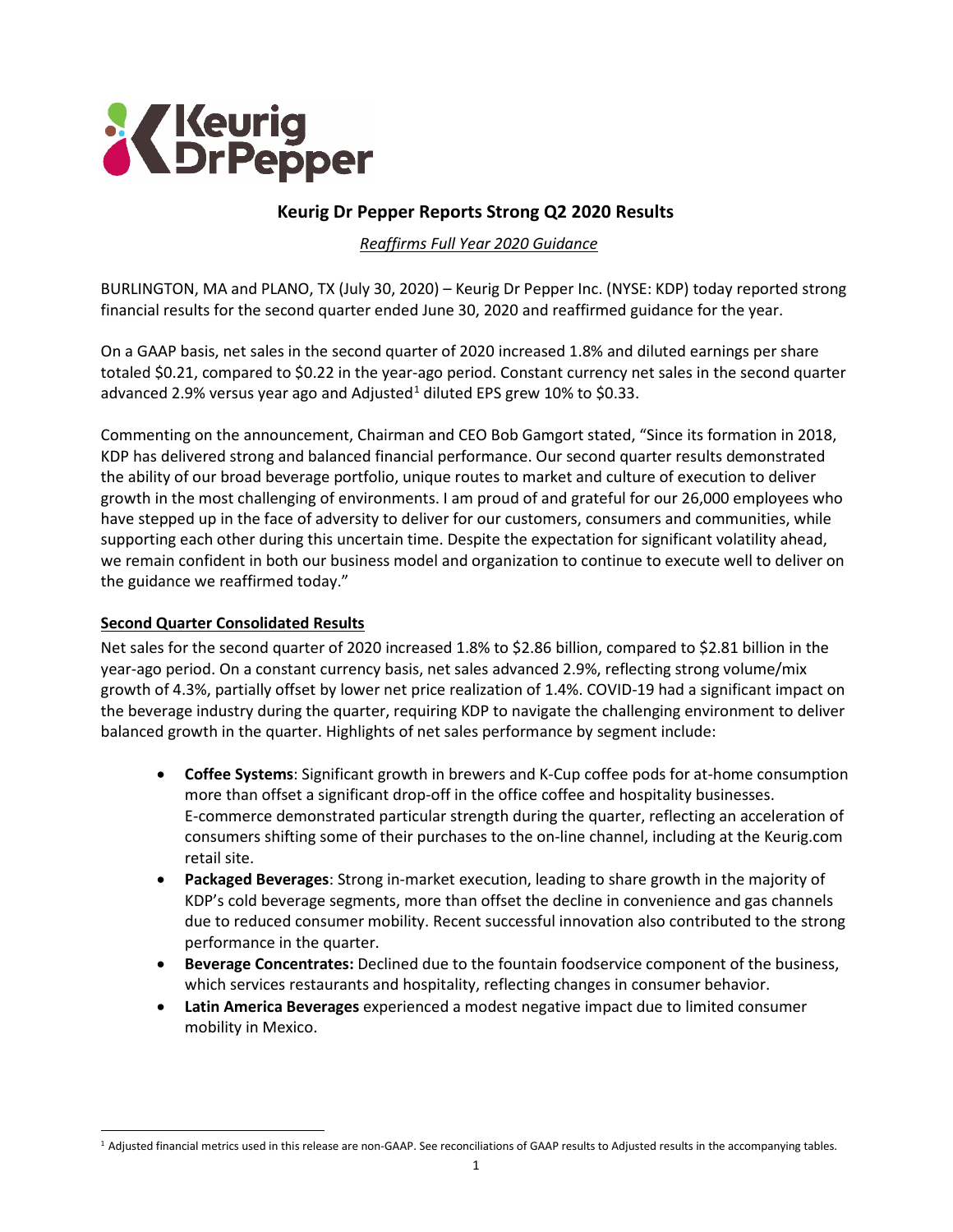KDP in-market performance<sup>[2](#page-1-0)</sup> in tracked channels in the second quarter of 2020 continued to be very strong, with market share advancing in the majority of the Company's key categories, including CSDs<sup>[3](#page-1-1)</sup>, premium unflavored water, shelf stable fruit drinks, shelf stable vegetable juice and shelf stable apple juice and apple sauce. This performance reflected the strength of Dr Pepper and Canada Dry CSDs, CORE hydration and evian premium water, Snapple juice drinks, Clamato vegetable juice and Motts apple juice and apple sauce. In coffee, retail consumption of single-serve pods manufactured by KDP grew nearly 15% in IRi tracked channels, with dollar market share of KDP manufactured pods remaining strong at 82% and improving share trends in KDP's owned and licensed brand portfolio.

New product introductions, most notably Dr Pepper & Cream Soda and Canada Dry Bold and, to a lesser extent, Snapple Lemonades supported the strength of the Packaged Beverages segment, while the new The Original Donut Shop One Step Lattes and ongoing successful brewer innovation, including the most recent K-Duo and K-Slim introductions, supported the strength of the Coffee Systems segment.

GAAP operating income decreased 4.4% to \$561 million in the second quarter of 2020, compared to \$587 million in the year-ago period, including the unfavorable year-over-year impact of items affecting comparability, which include certain COVID-19 related expenses, as well as lower pricing, inflation in input costs and logistics and higher operating costs associated with increased consumer demand. Partially offsetting these factors were lower marketing and other discretionary expenses, productivity and merger synergies and the strong growth in net sales. Excluding items affecting comparability, Adjusted operating income increased 10.4% to \$775 million, compared to \$702 million in the year-ago period, and Adjusted operating margin advanced 210 basis points to 27.1%. On a constant currency basis, Adjusted operating income grew 11.1%.

The COVID-19 related operating costs incurred in the second quarter of 2020 totaled \$75 million, of which \$63 million were recognized as items affecting comparability and consisted of temporary compensation increases and incentives for front-line employees, as well as incremental safety and sanitation expenses. The balance of the COVID-19 related costs in the quarter, which consisted of inventory write-downs and bad debt expense, are included in the Company's Adjusted results.

GAAP net income in the second quarter of 2020 decreased 5.1% to \$298 million, or \$0.21 per diluted share, compared to GAAP net income of \$314 million, or \$0.22 per diluted share, in the year-ago period, reflecting the decline in GAAP operating income, a higher effective tax rate resulting from the comparison to favorable discrete tax items and valuation adjustments in the prior year period and higher interest expense, as well as the unfavorable year-over-year impact of items affecting comparability, partially offset by an increase in non-operating income. Adjusted net income advanced 10.9% in the second quarter of 2020 to \$469 million, compared to \$423 million in the year-ago period and Adjusted diluted EPS advanced 10% to \$0.33, compared to \$0.30 in the year-ago period.

The Company generated strong free cash flow totaling \$524 million in the second quarter of 2020, enabling KDP to reduce bank debt by approximately \$274 million. The Company's management leverage ratio declined from 4.9x at the end of the second quarter of 2019 to 4.0x at the end of the second quarter of 2020, primarily driven by ongoing debt reduction and earnings growth. Since the close of the merger in July 2018, KDP's management leverage ratio has declined 2.0x.

 $\overline{a}$ <sup>2</sup> In-market performance (retail consumption; market share) based on Keurig Dr Pepper's custom IRi category definitions.

<span id="page-1-1"></span><span id="page-1-0"></span><sup>3</sup> CSD refers to "Carbonated Soft Drink".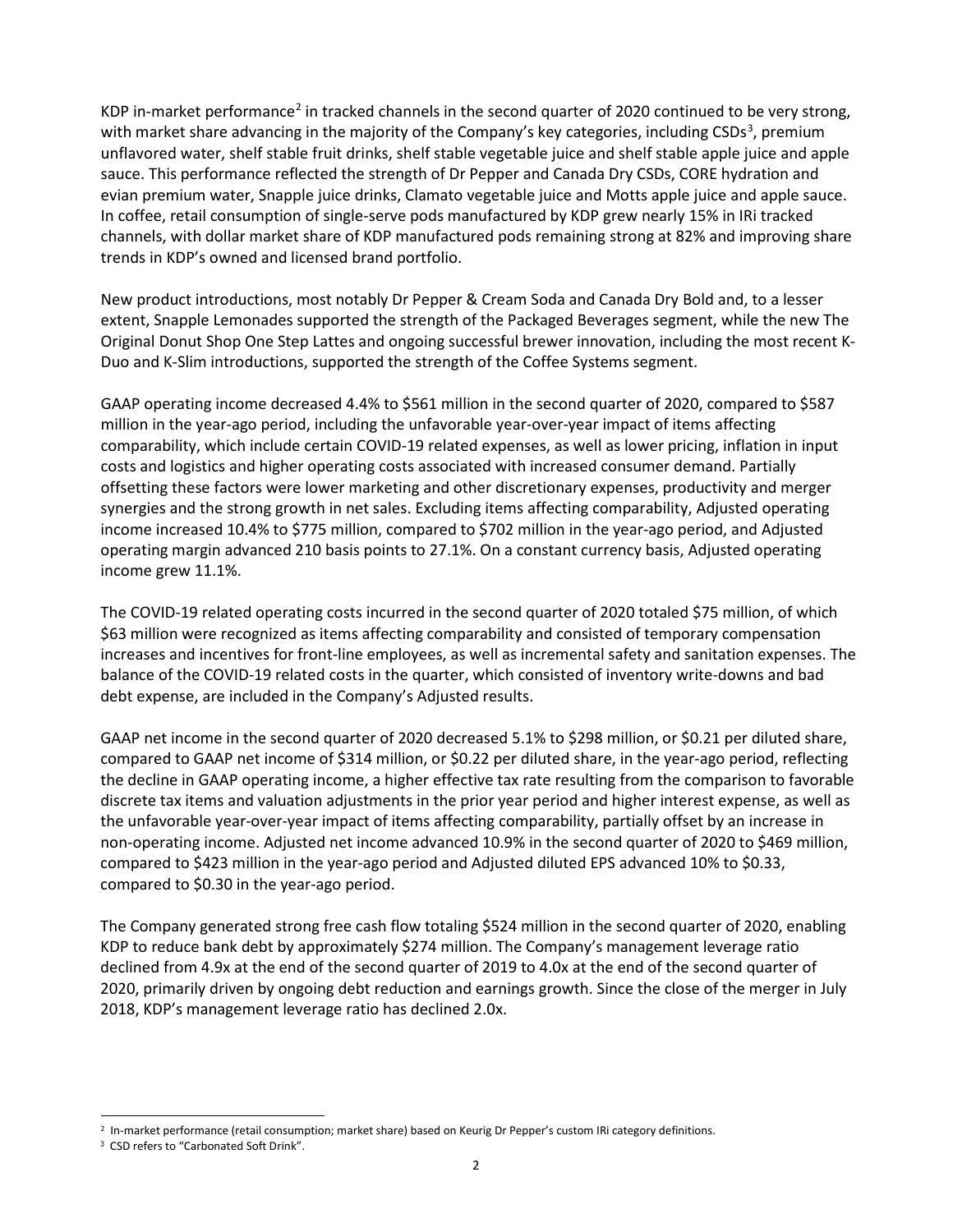# **Second Quarter Segment Results**

# *Coffee Systems*

Net sales for the second quarter of 2020 increased 5.4% to \$1.04 billion, compared to \$0.99 billion in the year-ago period, reflecting higher volume/mix of 8.3%, partially offset by lower net price realization of 2.5% and unfavorable foreign currency translation of 0.4%. On a constant currency basis, net sales increased 5.8% in the quarter.

The volume/mix increase of 8.3% versus year-ago was driven by strong pod volume growth of 9.5%, with a large increase in the at-home business, partially offset by a significant decline in the away-from-home office and hospitality businesses. Brewer volume increased 11.6%, on 19% growth in the year-ago period, reflecting successful innovation introduced over the past 12 months and investments to drive household penetration.

Operating income increased 1.0% to \$290 million in the second quarter of 2020, compared to \$287 million in the year-ago period, reflecting the benefits of the strong net sales growth and continued productivity and merger synergies, partially offset by the unfavorable year-over-year impact of items affecting comparability, including costs related to COVID-19 and an increase in a litigation reserve. In the second quarter of 2020, the segment incurred \$17 million of costs related to COVID-19, of which \$9 million were treated as items affecting comparability. Excluding these and other items affecting comparability, Adjusted operating income in the quarter increased 9.7% to \$363 million, compared to \$331 million in the year-ago period, and Adjusted operating margin advanced 140 basis points to 34.8%. On a constant currency basis, Adjusted operating income increased 10.0%.

# *Packaged Beverages*

Net sales for the second quarter of 2020 advanced 6.2% to \$1.39 billion, compared to \$1.31 billion in the year-ago period, reflecting strong volume/mix growth of 6.6%, partially offset by lower net price realization of 0.3% and unfavorable foreign currency translation of 0.1%. The net sales performance reflected strength in CSDs, juice and juice drinks, apple sauce and mixers, partially offset by lower net sales of premium water, driven by softness in convenience and gas channels as consumer mobility was limited. Driving the net sales performance in the quarter were Canada Dry, including the recently launched Canada Dry Bold, and Dr Pepper, including the recently launched Dr Pepper & Cream Soda. Also supporting the net sales growth were A&W, 7UP, Squirt, A Shoc, Real Lemon, Sunkist, Motts and Clamato, as well as increased contract manufacturing, partially offset by the Snapple tea business and Bai.

Operating income increased approximately 12% to \$208 million in the second quarter of 2020, compared to \$186 million in the year-ago period, reflecting the strong net sales growth, lower discretionary expenses, including marketing, and continued productivity and merger synergies. These growth drivers were partially offset by higher manufacturing and logistics costs to meet the strong consumer demand in the quarter, as well as the unfavorable year-over-year impact of items affecting comparability, including costs related to COVID-19. In the second quarter of 2020, the segment incurred \$54 million of costs related to COVID-19, all of which were treated as items affecting comparability. Excluding these and other items affecting comparability, Adjusted operating income increased 42% to \$269 million, compared to \$190 million in the year-ago period, and Adjusted operating margin advanced 480 basis points to 19.3%.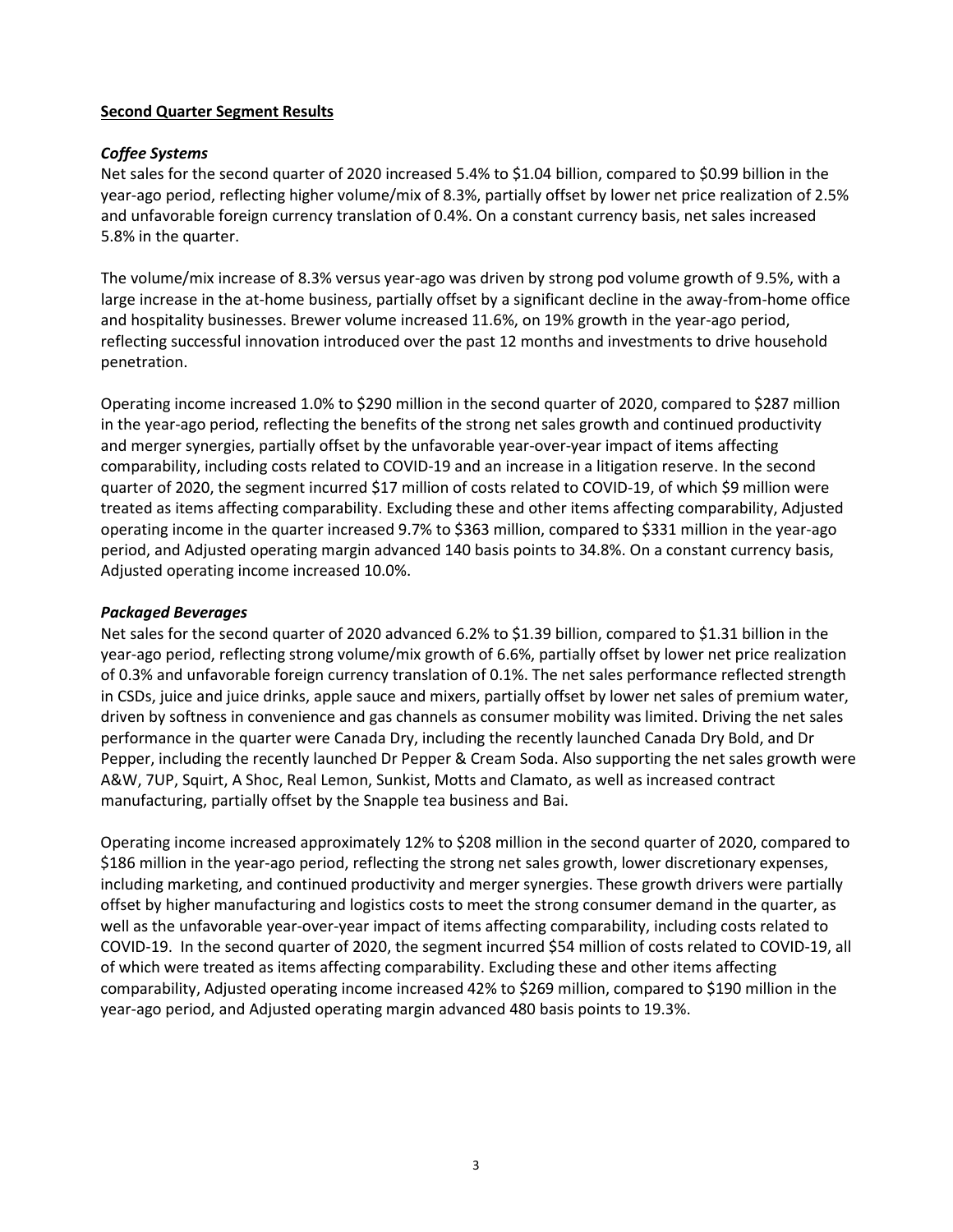# *Beverage Concentrates*

Net sales for the second quarter of 2020 decreased 16.5% to \$309 million, compared to \$370 million in the year-ago period, reflecting unfavorable volume/mix of 11.4%, lower net price realization of 4.8% and unfavorable foreign currency translation of 0.3%. The volume/mix performance reflected a significant decline to the fountain foodservice business, which services the restaurant and hospitality sectors, due to the shelter-in-place consumer behavior during the quarter.

Total shipment volume versus year-ago declined 10.5% in the second quarter of 2020, primarily reflecting the impact of COVID-19 on the fountain foodservice business. Dr Pepper and Crush net sales were the most impacted in the quarter. Bottler case sales decreased approximately 7% in the second quarter of 2020.

Operating income decreased 9.8% to \$220 million in the second quarter of 2020, compared to \$244 million in the year-ago period, reflecting the decline in net sales and modest COVID-19 costs, partially offset by lower discretionary expenses, including marketing. Excluding items affecting comparability, Adjusted operating income decreased 9.8% to \$222 million, compared to \$246 million in the year-ago period, resulting in Adjusted operating margin increasing 530 basis points versus year-ago to 71.8%. On a constant currency basis, Adjusted operating income declined 9.3%.

# *Latin America Beverages*

Net sales for the second quarter of 2020 decreased 14.9% to \$120 million, compared to net sales of \$141 million in the year-ago period, largely reflecting the unfavorable impact of foreign currency translation. On a constant currency basis, net sales increased 1.4% in the quarter, reflecting net price realization of 6.1%, partially offset by a 4.7% decline in volume/mix, largely related to COVID-19 impacts in Mexico.

Operating income decreased to \$21 million in the second quarter of 2020, compared to \$26 million in the year-ago period, reflecting the unfavorable impacts of the lower net sales, foreign currency transaction expense and the unfavorable year-over-year impact of items affecting comparability. Partially offsetting these factors were continued productivity and lower marketing expense. Excluding items affecting comparability, Adjusted operating income increased 15% to \$23 million in the second quarter of 2020, compared to \$20 million in the year-ago period, resulting in Adjusted operating margin advancing 500 basis points versus year-ago to 19.2%. On a constant currency basis, Adjusted operating income increased 30%.

# **KDP Outlook for 2020**

Given the Company's diverse brand portfolio and extensive distribution network, which combined, have enabled the Company to successfully navigate the volatility caused by COVID-19 to date, the Company has confidence in its ability to deliver continued growth in the second half of the year.

Specifically, for the full-year 2020, KDP continues to expect constant currency net sales growth in the range of 3% to 4%. The Company also continues to expect full-year 2020 Adjusted diluted EPS growth in the range of 13% to 15%, or \$1.38 to \$1.40 per diluted share, given the significant visibility and control the Company maintains over its cost structure, including strong cost management, productivity programs and merger synergies. Finally, the Company continues to expect its management leverage ratio in the range of 3.5x to 3.8x at year end 2020 and its management leverage ratio to be below 3.0x within two to three years of the July 2018 merger closing.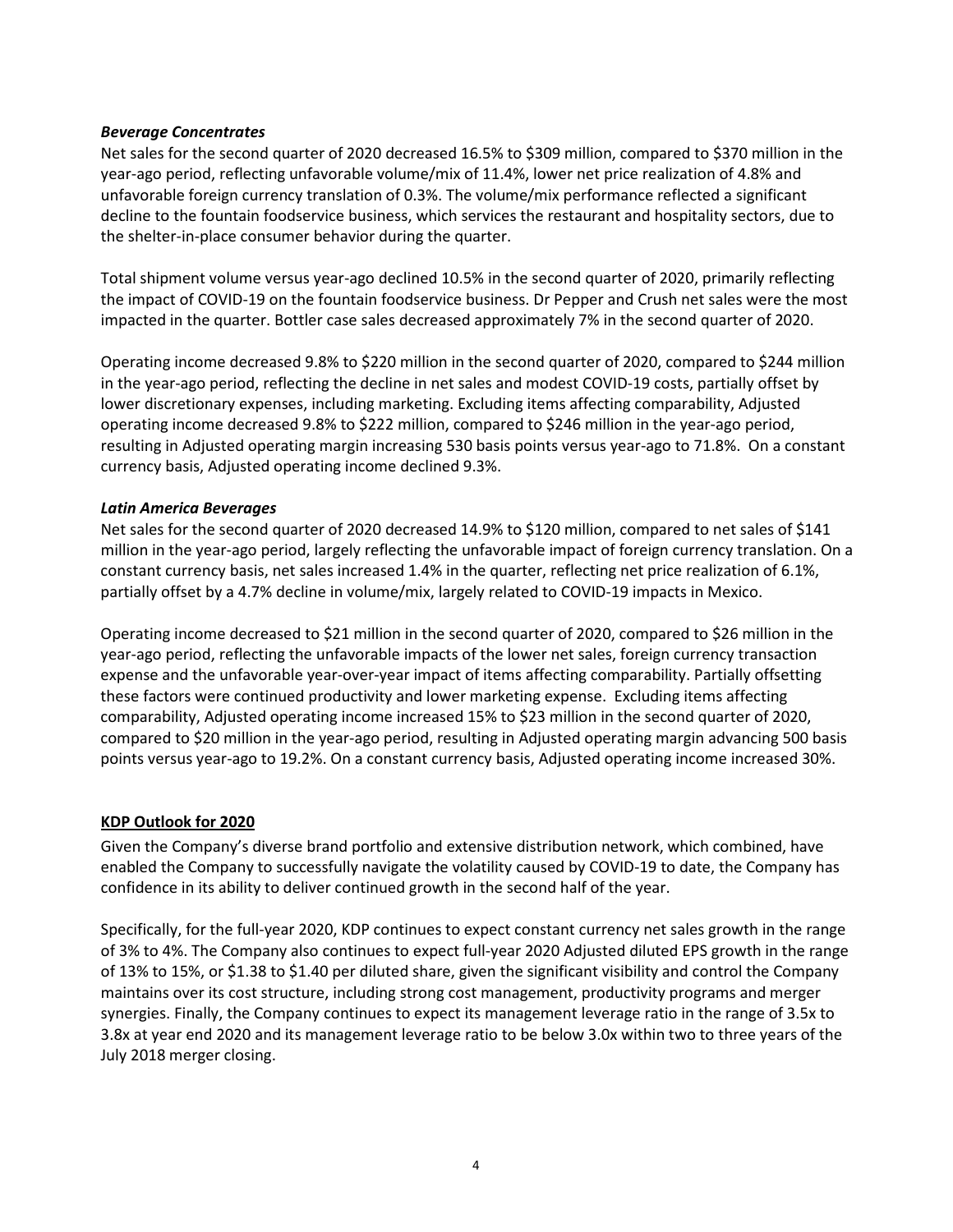### **Investor Contacts:**

Tyson Seely Keurig Dr Pepper T: 781-418-3352 / [tyson.seely@kdrp.com](mailto:tyson.seely@kdrp.com)

Steve Alexander Keurig Dr Pepper T: 972-673-6769 / [steve.alexander@kdrp.com](mailto:steve.alexander@kdrp.com)

# **Media Contact:**

Katie Gilroy Keurig Dr Pepper T: 781-418-3345 / [katie.gilroy@kdrp.com](mailto:katie.gilroy@kdrp.com)

### **About Keurig Dr Pepper**

Keurig Dr Pepper (KDP) is a leading beverage company in North America, with annual revenue in excess of \$11 billion and nearly 26,000 employees. KDP holds leadership positions in soft drinks, specialty coffee and tea, water, juice and juice drinks and mixers, and markets the #1 single serve coffee brewing system in the U.S. and Canada. The Company's portfolio of more than 125 owned, licensed and partner brands is designed to satisfy virtually any consumer need, any time, and includes Keurig®, Dr Pepper®, Green Mountain Coffee Roasters®, Canada Dry®, Snapple®, Bai®, Mott's®, CORE® and The Original Donut Shop®. Through its powerful sales and distribution network, KDP can deliver its portfolio of hot and cold beverages to nearly every point of purchase for consumers. The Company is committed to sourcing, producing and distributing its beverages responsibly through its Drink Well. Do Good. corporate responsibility platform, including efforts around circular packaging, efficient natural resource use and supply chain sustainability. For more information, visit, [www.keurigdrpepper.com.](http://www.keurigdrpepper.com/)

#### **FORWARD LOOKING STATEMENTS**

Certain statements contained herein are "forward-looking statements" within the meaning of applicable securities laws and regulations. These forward-looking statements can generally be identified by the use of words such as "outlook," "guidance," "anticipate," "expect," "believe," "could," "estimate," "feel," "forecast," "intend," "may," "plan," "potential," "project," "should," "target," "will," "would," and similar words, phrases or expressions and variations or negatives of these words, although not all forward-looking statements contain these identifying words. Forward-looking statements by their nature address matters that are, to different degrees, uncertain, such as statements regarding the estimated or anticipated future results of the combined company following the combination of Keurig Green Mountain, Inc. ("KGM") and Dr Pepper Snapple Group, Inc. ("DPSG" and such combination, the "transaction"), the anticipated benefits of the transaction, including estimated synergies and cost savings, the long-term merger targets, and other statements that are not historical facts. These statements are based on the current expectations of our management and are not predictions of actual performance.

These forward-looking statements are subject to a number of risks and uncertainties regarding the company's business and the transaction and actual results may differ materially. These risks and uncertainties include, but are not limited to: (i) the impact the significant additional debt incurred in connection with the transaction may have on our ability to operate our business, (ii) risks relating to the integration of the KGM and DPS operations, products and employees into the combined company and assumption of certain potential liabilities of KGM and the possibility that the anticipated synergies and other benefits of the transaction, including cost savings, will not be realized or will not be realized within the expected timeframe, (iii) the impact of the global COVID-19 pandemic, and (iv) risks relating to the businesses and the industries in which our combined company operates. These risks and uncertainties, as well as other risks and uncertainties, are more fully discussed in the Company's filings with the SEC, including our Annual Report on Form 10-K, and our subsequent filings with the SEC. While the lists of risk factors presented here and in our public filings are considered representative, no such list should be considered to be a complete statement of all potential risks and uncertainties. Any forward-looking statement made herein speaks only as of the date of this document. We are under no obligation to, and expressly disclaim any obligation to, update or alter any forward-looking statements, whether as a result of new information, subsequent events or otherwise, except as required by applicable laws or regulations.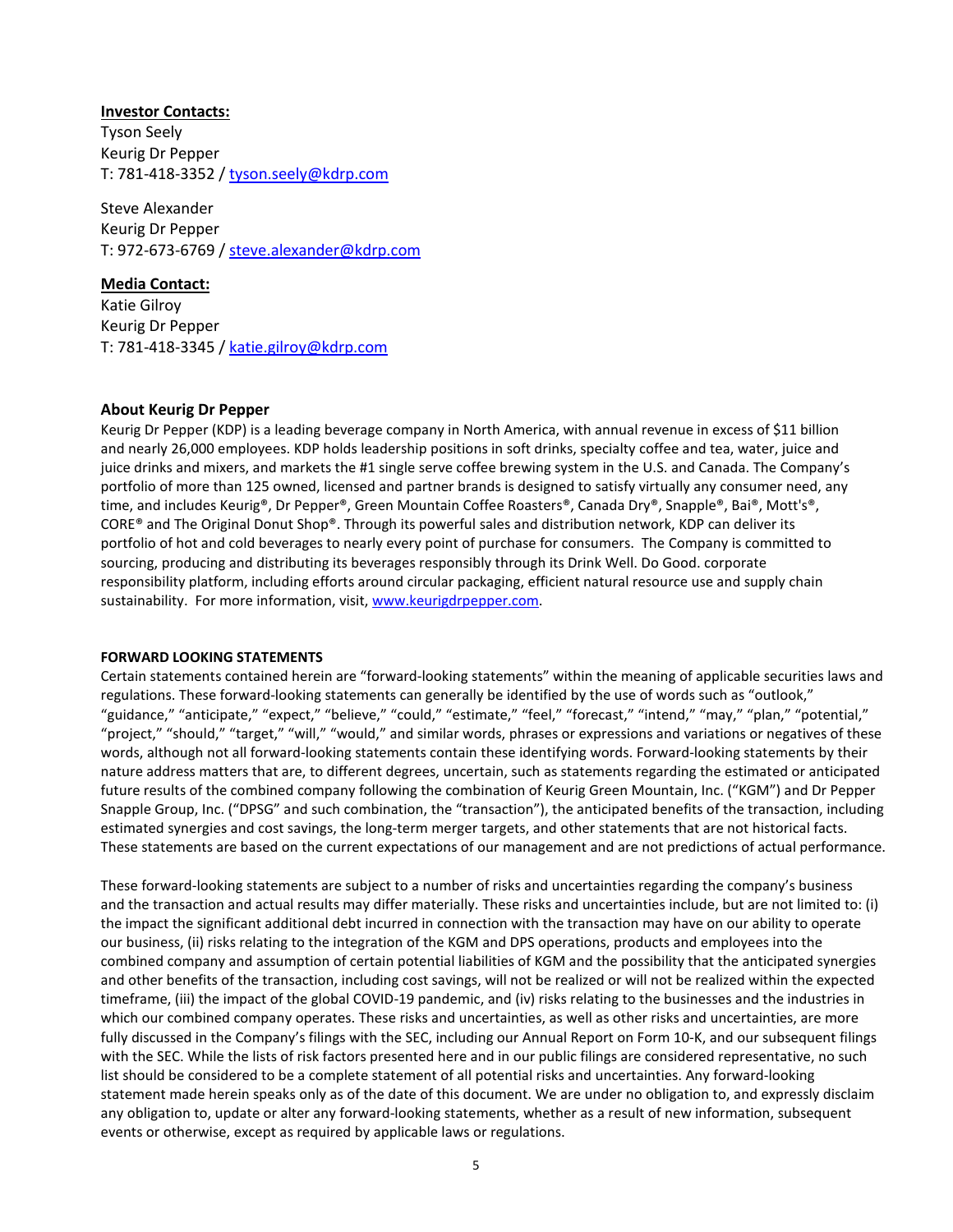#### **NON-GAAP FINANCIAL MEASURES**

This release includes certain non-GAAP financial measures including Adjusted operating income, Adjusted net income, Adjusted diluted EPS and Free Cash Flow, which differ from results using U.S. Generally Accepted Accounting Principles (GAAP). These non-GAAP financial measures should be considered as supplements to the GAAP reported measures, should not be considered replacements for, or superior to, the GAAP measures and may not be comparable to similarly named measures used by other companies. Non-GAAP financial measures typically exclude certain charges, including one-time costs related to the transaction and integration activities, which are not expected to occur routinely in future periods. The Company uses non-GAAP financial measures internally to focus management on performance excluding these special charges to gauge our business operating performance. Management believes this information is helpful to investors because it increases transparency and assists investors in understanding the underlying performance of the Company and in the analysis of ongoing operating trends. Additionally, management believes that non-GAAP financial measures are frequently used by analysts and investors in their evaluation of companies, and continued inclusion provides consistency in financial reporting and enables analysts and investors to perform meaningful comparisons of past, present and future operating results. The most directly comparable GAAP financial measures and reconciliations to non-GAAP financial measures are set forth in the appendix to this release and included in the Company's filings with the SEC.

To the extent that the Company provides guidance, it does so only on a non-GAAP basis and does not provide reconciliations of such forward-looking non-GAAP measures to GAAP due to the inability to predict the amount and timing of impacts outside of the Company's control on certain items, such as non-cash gains or losses resulting from mark-to-market adjustments of derivative instruments, among others.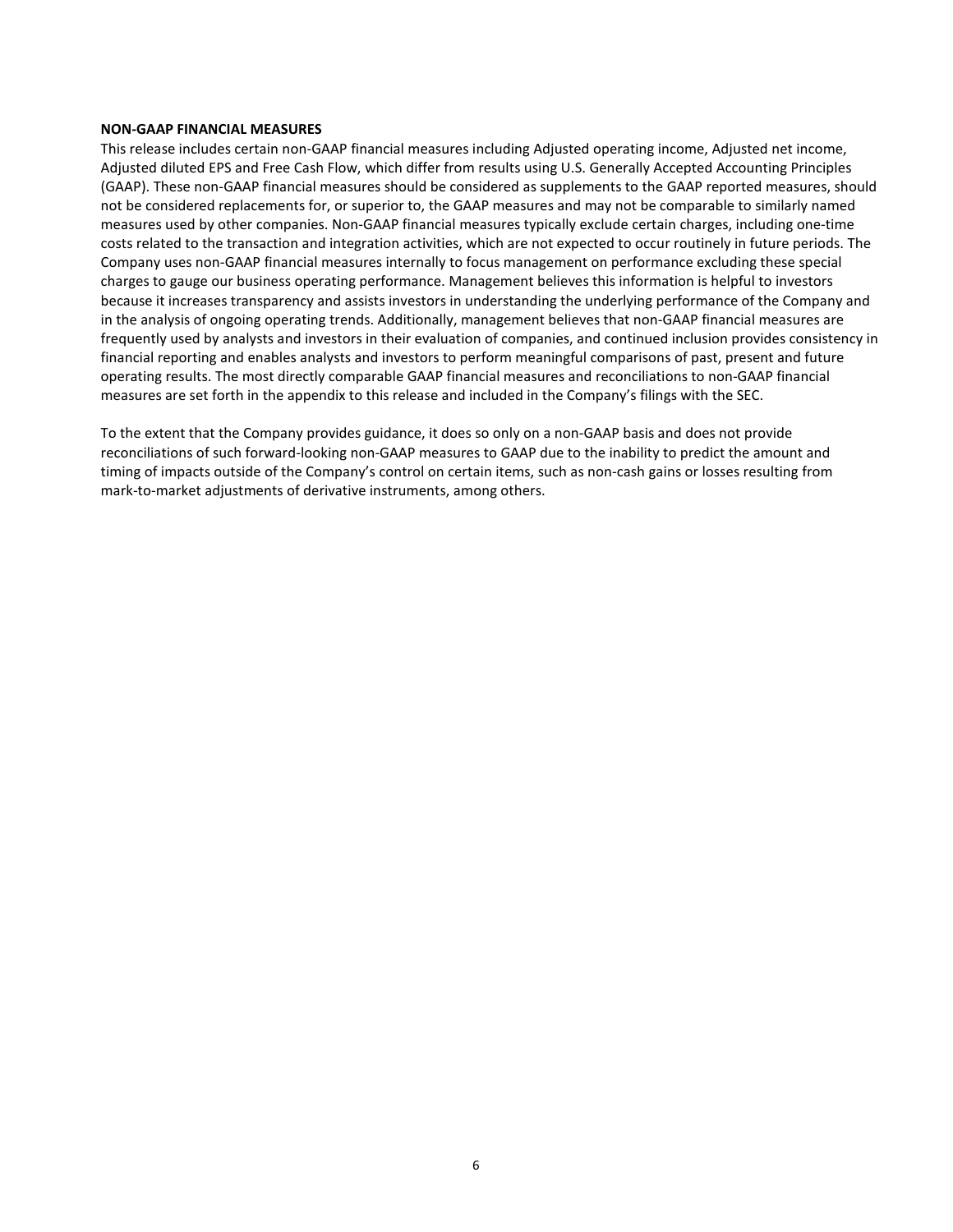# **KEURIG DR PEPPER INC.** *CONDENSED CONSOLIDATED STATEMENTS OF INCOME*

*For the Second Quarter and First Six Months of 2020 and 2019* **(Unaudited, in millions, except per share data)**

|                                              | <b>Second Quarter</b> |             | <b>First Six Months</b> |                |         |
|----------------------------------------------|-----------------------|-------------|-------------------------|----------------|---------|
| (in millions, except per share data)         | 2020                  | 2019        | 2020                    |                | 2019    |
| <b>Net sales</b>                             | \$<br>2,864           | \$<br>2,812 | \$<br>5,477             | $\mathfrak{S}$ | 5,316   |
| Cost of sales                                | 1,302                 | 1,186       | 2,463                   |                | 2,292   |
| <b>Gross profit</b>                          | 1,562                 | 1,626       | 3,014                   |                | 3,024   |
| Selling, general and administrative expenses | 1,001                 | 1,028       | 2,029                   |                | 1,939   |
| Other operating (income) expense, net        |                       | 11          | (42)                    |                |         |
| Income from operations                       | 561                   | 587         | 1,027                   |                | 1,085   |
| Interest expense                             | 157                   | 170         | 310                     |                | 339     |
| Loss on early extinguishment of debt         | $\overline{2}$        |             | 4                       |                | 9       |
| Impairment on investment and note receivable |                       |             | 86                      |                |         |
| Other (income) expense, net                  | (4)                   | 1           | 16                      |                | 6       |
| Income before provision for income taxes     | 406                   | 416         | 611                     |                | 731     |
| Provision for income taxes                   | 108                   | 102         | 157                     |                | 187     |
| <b>Net income</b>                            | \$<br>298             | \$<br>314   | \$<br>454               | \$             | 544     |
|                                              |                       |             |                         |                |         |
| Earnings per common share:                   |                       |             |                         |                |         |
| <b>Basic</b>                                 | \$<br>0.21            | \$<br>0.22  | \$<br>0.32              | \$             | 0.39    |
| <b>Diluted</b>                               | 0.21                  | 0.22        | 0.32                    |                | 0.38    |
| Weighted average common shares outstanding:  |                       |             |                         |                |         |
| <b>Basic</b>                                 | 1,407.2               | 1,406.7     | 1,407.1                 |                | 1,406.5 |
| <b>Diluted</b>                               | 1,421.5               | 1,419.2     | 1,420.8                 |                | 1,418.5 |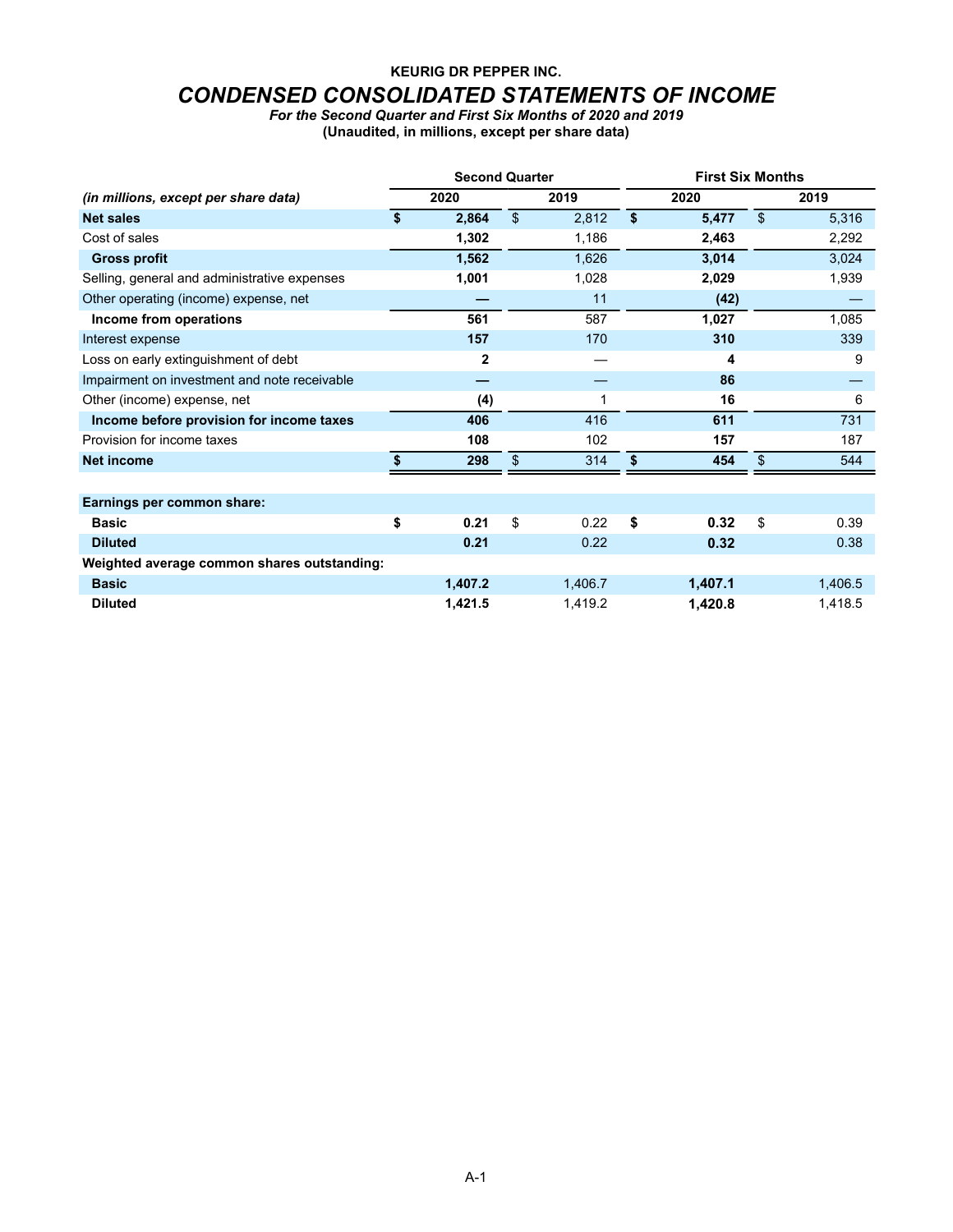# **KEURIG DR PEPPER INC.** *CONDENSED CONSOLIDATED BALANCE SHEETS*

*As of June 30, 2020 and December 31, 2019* **(Unaudited, in millions, except shares and per share data)**

|                                                                                                                                                                                              | June 30,        | December 31, |
|----------------------------------------------------------------------------------------------------------------------------------------------------------------------------------------------|-----------------|--------------|
| (in millions, except share and per share data)                                                                                                                                               | 2020            | 2019         |
| <b>Assets</b>                                                                                                                                                                                |                 |              |
| Current assets:                                                                                                                                                                              |                 |              |
| Cash and cash equivalents                                                                                                                                                                    | \$<br>149       | \$<br>75     |
| Restricted cash and restricted cash equivalents                                                                                                                                              | 28              | 26           |
| Trade accounts receivable, net                                                                                                                                                               | 1,010           | 1,115        |
| Inventories                                                                                                                                                                                  | 747             | 654          |
| Prepaid expenses and other current assets                                                                                                                                                    | 306             | 403          |
| <b>Total current assets</b>                                                                                                                                                                  | 2,240           | 2,273        |
| Property, plant and equipment, net                                                                                                                                                           | 2,071           | 2.028        |
| Investments in unconsolidated affiliates                                                                                                                                                     | 102             | 151          |
| Goodwill                                                                                                                                                                                     | 19,968          | 20,172       |
| Other intangible assets, net                                                                                                                                                                 | 23,785          | 24,117       |
| Other non-current assets                                                                                                                                                                     | 831             | 748          |
| Deferred tax assets                                                                                                                                                                          | 29              | 29           |
| <b>Total assets</b>                                                                                                                                                                          | \$<br>49,026 \$ | 49.518       |
| <b>Liabilities and Stockholders' Equity</b>                                                                                                                                                  |                 |              |
| <b>Current liabilities:</b>                                                                                                                                                                  |                 |              |
| Accounts payable                                                                                                                                                                             | \$<br>3,377     | \$<br>3,176  |
| Accrued expenses                                                                                                                                                                             | 940             | 939          |
| Structured payables                                                                                                                                                                          | 182             | 321          |
| Short-term borrowings and current portion of long-term obligations                                                                                                                           | 2,256           | 1,593        |
| Other current liabilities                                                                                                                                                                    | 543             | 445          |
| <b>Total current liabilities</b>                                                                                                                                                             | 7,298           | 6.474        |
| Long-term obligations                                                                                                                                                                        | 11,849          | 12,827       |
| Deferred tax liabilities                                                                                                                                                                     | 5,922           | 6,030        |
| Other non-current liabilities                                                                                                                                                                | 1,034           | 930          |
| <b>Total liabilities</b>                                                                                                                                                                     | 26,103          | 26,261       |
| Commitments and contingencies                                                                                                                                                                |                 |              |
| Stockholders' equity:                                                                                                                                                                        |                 |              |
| Preferred stock, \$0.01 par value, 15,000,000 shares authorized, no shares issued                                                                                                            |                 |              |
| Common stock, \$0.01 par value, 2,000,000,000 shares authorized, 1,407,193,674 and<br>1,406,852,305 shares issued and outstanding as of June 30, 2020 and December 31, 2019,<br>respectively | 14              | 14           |
| Additional paid-in capital                                                                                                                                                                   | 21,624          | 21,557       |
| Retained earnings                                                                                                                                                                            | 1,613           | 1,582        |
| Accumulated other comprehensive (income) loss                                                                                                                                                | (328)           | 104          |
| Total stockholders' equity                                                                                                                                                                   | 22,923          | 23,257       |
| Total liabilities and stockholders' equity                                                                                                                                                   | \$<br>49,026    | \$<br>49,518 |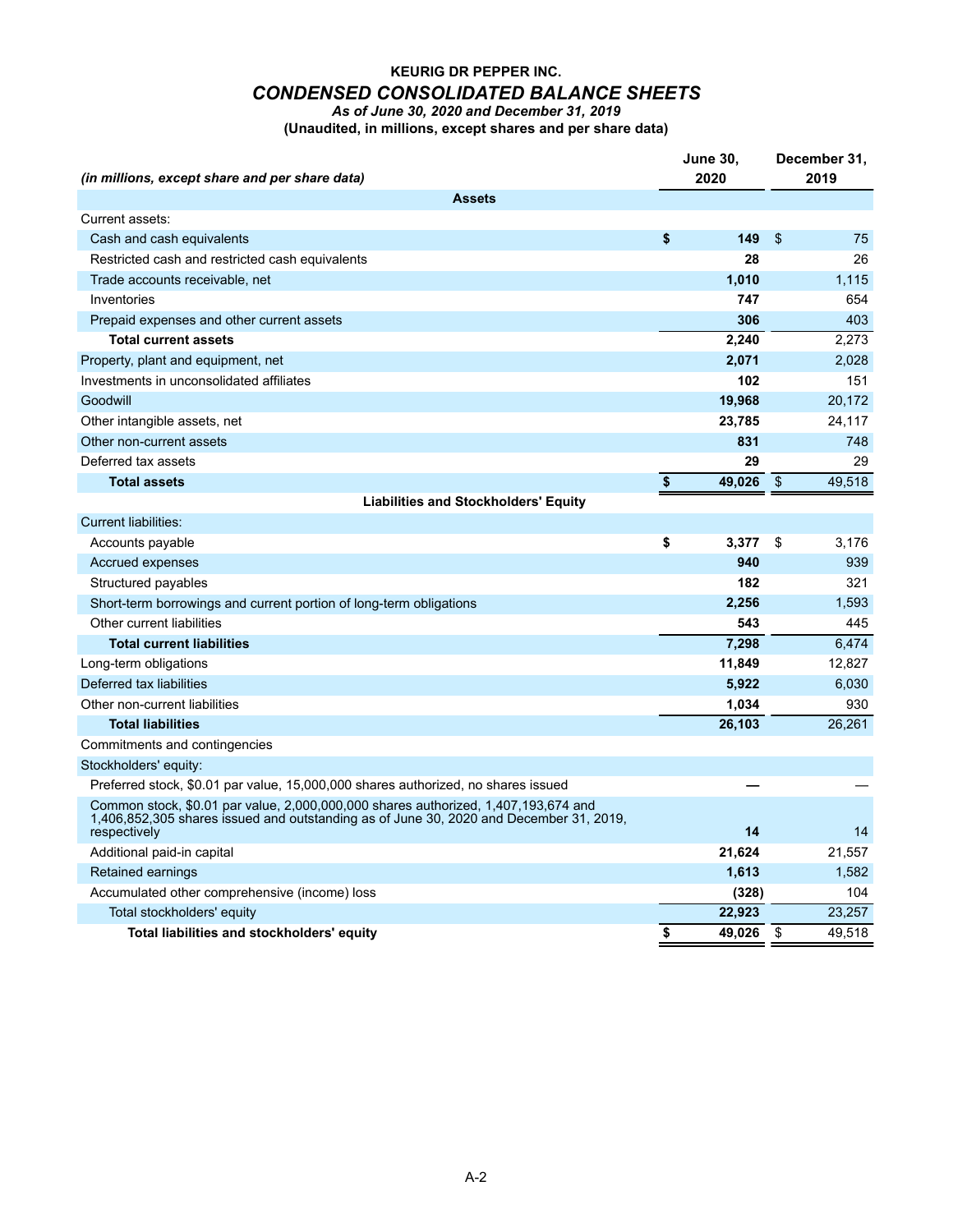# **KEURIG DR PEPPER INC.**

# *CONDENSED CONSOLIDATED STATEMENTS OF CASH FLOWS*

*For The Second Quarter of 2020 and 2019*

**(Unaudited, in millions)**

|                                                                                                |                                      | <b>First Six Months</b> |           |
|------------------------------------------------------------------------------------------------|--------------------------------------|-------------------------|-----------|
| (in millions)                                                                                  |                                      | 2020                    | 2019      |
| <b>Operating activities:</b>                                                                   |                                      |                         |           |
| Net income                                                                                     | \$                                   | 454                     | \$<br>544 |
| Adjustments to reconcile net income to net cash provided by operating activities:              |                                      |                         |           |
| Depreciation expense                                                                           |                                      | 183                     | 172       |
| Amortization of intangibles                                                                    |                                      | 66                      | 63        |
| Other amortization expense                                                                     |                                      | 76                      | 90        |
| Provision for sales returns                                                                    |                                      | 20                      | 16        |
| Deferred income taxes                                                                          |                                      | (29)                    | (5)       |
| Employee stock-based compensation expense                                                      |                                      | 42                      | 34        |
| Loss on early extinguishment of debt                                                           |                                      | 4                       | 9         |
| Gain on disposal of property, plant and equipment                                              |                                      | (40)                    | (8)       |
| Unrealized loss (gain) on foreign currency                                                     |                                      | 12                      | (25)      |
| Unrealized loss on derivatives                                                                 |                                      | 76                      | 43        |
| Equity in loss of unconsolidated affiliates                                                    |                                      | 18                      | 27        |
| Impairment on investment and note receivable of unconsolidated affiliate                       |                                      | 86                      | —         |
| Other, net                                                                                     |                                      | 36                      | 8         |
| Changes in assets and liabilities:                                                             |                                      |                         |           |
| Trade accounts receivable                                                                      |                                      | 58                      | 68        |
| Inventories                                                                                    |                                      | (101)                   | (56)      |
| Income taxes receivable and payables, net                                                      |                                      | 69                      | 64        |
| Other current and non-current assets                                                           |                                      | (234)                   | (149)     |
| Accounts payable and accrued expenses                                                          |                                      | 260                     | 339       |
| Other current and non-current liabilities                                                      |                                      | 6                       |           |
|                                                                                                |                                      | 58                      | (31)      |
| Net change in operating assets and liabilities                                                 |                                      | 1,062                   | 235       |
| Net cash provided by operating activities                                                      |                                      |                         | 1,203     |
| Investing activities:                                                                          |                                      |                         |           |
| Acquisitions of businesses                                                                     |                                      |                         | (8)       |
| Issuance of related party note receivable                                                      |                                      | (6)                     | (14)      |
| Investments in unconsolidated affiliates                                                       |                                      |                         | (11)      |
| Purchases of property, plant and equipment                                                     |                                      | (276)                   | (118)     |
| Proceeds from sales of property, plant and equipment                                           |                                      | 202                     | 19        |
| Purchases of intangibles                                                                       |                                      | (15)                    | (4)       |
| Other, net                                                                                     |                                      | 3                       | 22        |
| Net cash used in investing activities                                                          |                                      | (92)                    | (114)     |
| <b>Financing activities:</b>                                                                   |                                      |                         |           |
| Proceeds from controlling shareholder stock transactions                                       |                                      | 22                      |           |
| Proceeds from unsecured credit facility                                                        |                                      | 1,850                   |           |
| Proceeds from senior unsecured notes                                                           |                                      | 1,500                   |           |
| Proceeds from term loan                                                                        |                                      |                         | 2,000     |
| Net (payment) issuance of commercial paper                                                     |                                      | (836)                   | 381       |
| Proceeds from structured payables                                                              |                                      | 86                      | 78        |
| Payments on structured payables                                                                |                                      | (227)                   | (9)       |
| Payments on senior unsecured notes                                                             |                                      | (250)                   | (250)     |
| Payment on unsecured credit facility                                                           |                                      | (1, 850)                |           |
| Payments on term loan                                                                          |                                      | (730)                   | (2,848)   |
| Payments on finance leases                                                                     |                                      | (24)                    | (19)      |
| Cash dividends paid                                                                            |                                      | (423)                   | (423)     |
| Other, net                                                                                     |                                      | (19)                    | 10        |
| Net cash used in financing activities                                                          |                                      | (901)                   | (1,080)   |
| Cash, cash equivalents, restricted cash and restricted cash equivalents - net change from:     |                                      |                         |           |
| Operating, investing and financing activities                                                  |                                      | 69                      | 9         |
| Effect of exchange rate changes on cash, cash equivalents, restricted cash and restricted cash |                                      |                         |           |
| equivalents                                                                                    |                                      | (3)                     | 12        |
| Cash, cash equivalents, restricted cash and restricted cash equivalents at beginning of period |                                      | 111                     | 139       |
| Cash, cash equivalents, restricted cash and restricted cash equivalents at end of period       | $\overline{\boldsymbol{\mathsf{s}}}$ | $177$ \$                | 160       |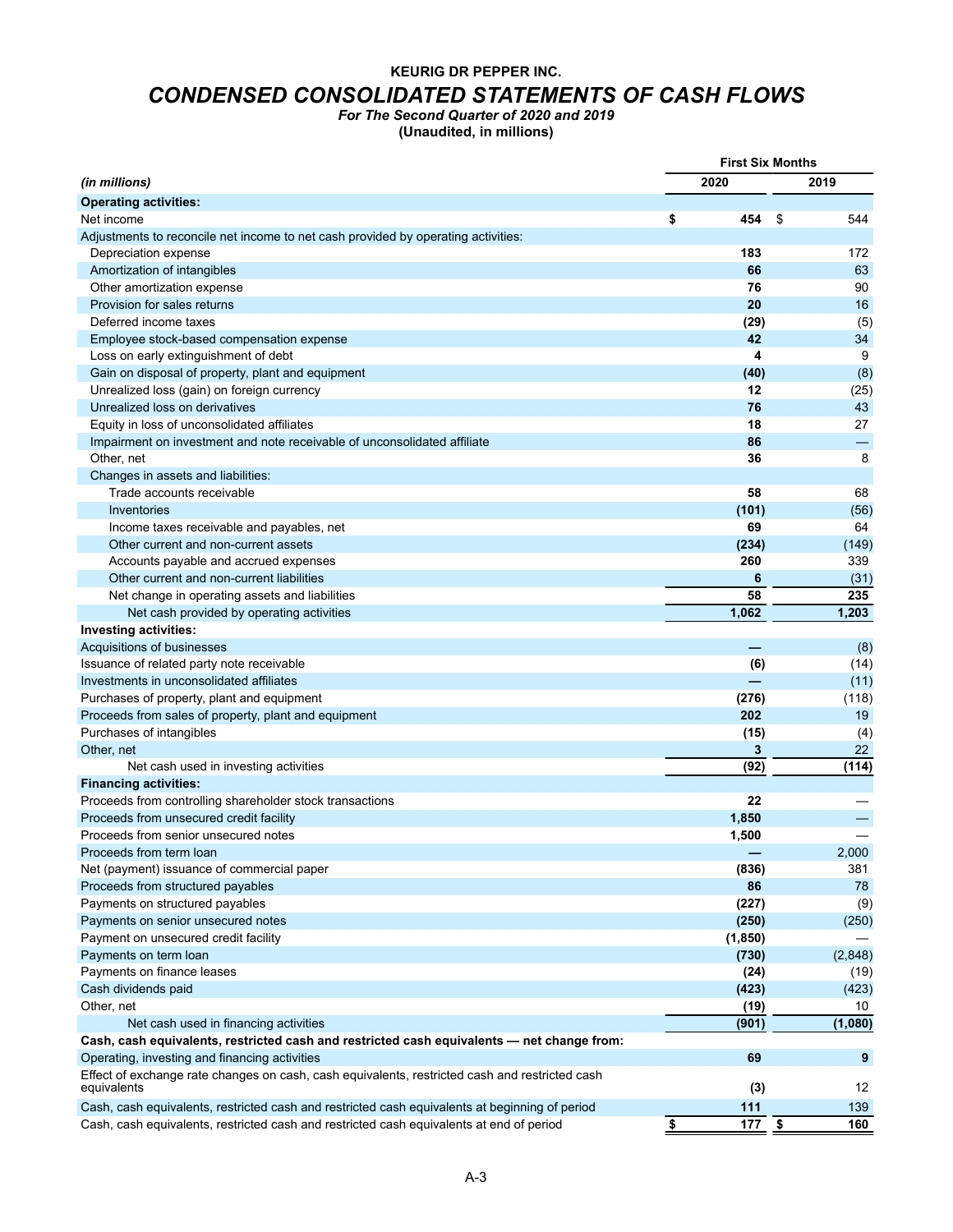#### **KEURIG DR PEPPER INC. RECONCILIATION OF SEGMENT INFORMATION (Unaudited)**

|                                     | <b>Second Quarter</b> |            |                |       |    | <b>First Six Months</b> |     |       |  |  |
|-------------------------------------|-----------------------|------------|----------------|-------|----|-------------------------|-----|-------|--|--|
| (in millions)                       |                       | 2020       |                | 2019  |    | 2020                    |     | 2019  |  |  |
| <b>Net Sales</b>                    |                       |            |                |       |    |                         |     |       |  |  |
| Coffee Systems                      | \$                    | $1,043$ \$ |                | 990   | \$ | 2,016                   | -\$ | 1,958 |  |  |
| Packaged Beverages                  |                       | 1,392      |                | 1,311 |    | 2,609                   |     | 2,427 |  |  |
| <b>Beverage Concentrates</b>        |                       | 309        |                | 370   |    | 615                     |     | 674   |  |  |
| Latin America Beverages             |                       | 120        |                | 141   |    | 237                     |     | 257   |  |  |
| <b>Total net sales</b>              | S                     | 2,864      | $\mathfrak{L}$ | 2,812 | \$ | 5,477                   | -\$ | 5,316 |  |  |
|                                     |                       |            |                |       |    |                         |     |       |  |  |
| <b>Income from Operations</b>       |                       |            |                |       |    |                         |     |       |  |  |
| Coffee Systems                      | \$                    | 290        | \$             | 287   | \$ | 562                     | S   | 580   |  |  |
| Packaged Beverages                  |                       | 208        |                | 186   |    | 397                     |     | 335   |  |  |
| <b>Beverage Concentrates</b>        |                       | 220        |                | 244   |    | 417                     |     | 445   |  |  |
| Latin America Beverages             |                       | 21         |                | 26    |    | 48                      |     | 37    |  |  |
| Unallocated corporate costs         |                       | (178)      |                | (156) |    | (397)                   |     | (312) |  |  |
| <b>Total income from operations</b> | \$                    | 561        | \$             | 587   | \$ | 1,027                   | \$  | 1,085 |  |  |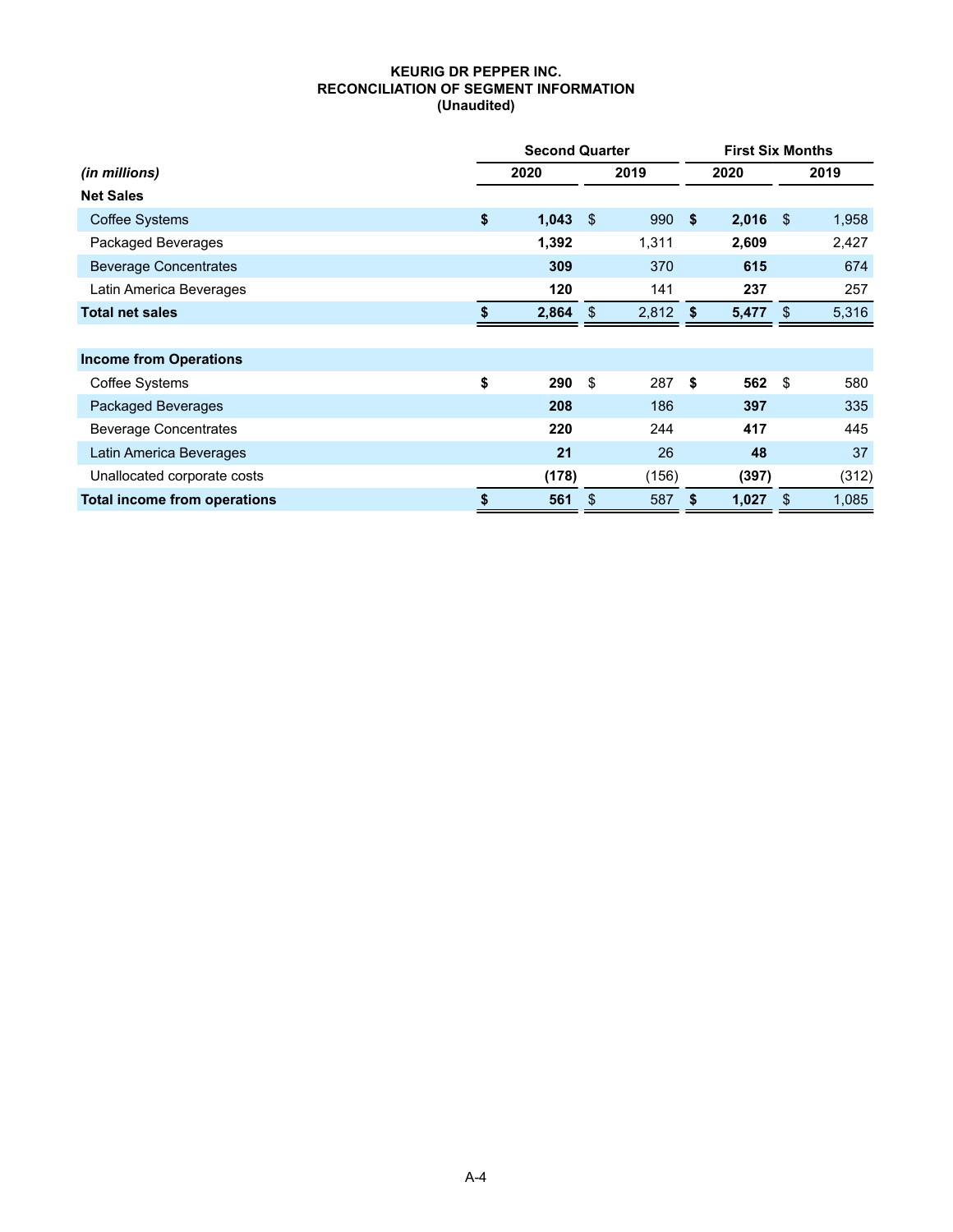#### **KEURIG DR PEPPER INC. RECONCILIATION OF CERTAIN NON-GAAP INFORMATION (Unaudited)**

The company reports its financial results in accordance with U.S. GAAP. However, management believes that certain non-GAAPfinancial measures that reflect the way management evaluates the business may provide investors with additional information regarding the company's results, trends and ongoing performance on a comparable basis.

For the second quarter and first six months of 2020 and 2019, we define our Adjusted non-GAAP financial measures as certain financial statement captions and metrics adjusted for certain items affecting comparability. The items affecting comparability are defined below.

Specifically, investors should consider the following with respect to our financial results:

**Adjusted**: Defined as certain financial statement captions and metrics adjusted for certain items affecting comparability.

**Items affecting comparability**: Defined as certain items that are excluded for comparison to prior year periods, adjusted for the tax impact as applicable. Tax impact is determined based upon an approximate rate for each item. For each period, management adjusts for (i) the unrealized mark-to-market impact of derivative instruments not designated as hedges in accordance with U.S. GAAP and do not have an offsetting risk reflected within the financial results; (ii) the amortization associated with definite-lived intangible assets; (iii) the amortization of the deferred financing costs associated with the DPS Merger and Keurig Acquisition; (iv) the amortization of the fair value adjustment of the senior unsecured notes obtained as a result of the DPS Merger; (v) stock compensation expense attributable to the matching awards made to employees who made an initial investment in the Keurig Green Mountain, Inc. Executive Ownership Plan, the Keurig Dr Pepper Omnibus Incentive Plan of 2009 or the Keurig Dr Pepper Inc. Omnibus Incentive Plan of 2019; and (vi) other certain items that are excluded for comparison purposes to prior year periods.

For second quarter and first six months of 2020, the other certain items excluded for comparison purposes include (i) restructuring and integration expenses related to significant business combinations; (ii) productivity expenses; (iii) transaction costs for significant business combinations (completed or abandoned) excluding the DPS Merger; (iv) costs related to significant nonroutine legal matters; (v) the loss on early extinguishment of debt related to the redemption of debt; (vi) incremental temporary costs to our operations related to risks associated with the COVID-19 pandemic and (vii) impairment recognized on equity method investment with Bedford.

Incremental costs to our operations related to risks associated with the COVID-19 pandemic include incremental expenses incurred to either maintain the health and safety of our front-line employees or temporarily increase compensation to such employees to ensure essential operations continue during the pandemic. We believe removing these costs reflects how management views our business results on a consistent basis.

For second quarter and first six months of 2019, the other certain items excluded for comparison purposes include (i) restructuring and integration expenses related to significant business combinations; (ii) productivity expenses; (iii) transaction costs for significant business combinations (completed or abandoned) excluding the DPS Merger; (iv) costs related to significant nonroutine legal matters; (v) the impact of the step-up of acquired inventory not associated with the DPS Merger (vi) the loss on early extinguishment of debt related to the redemption of debt and (vii) the loss related to the February 2019 organized malware attack on our business operation networks in the Coffee Systems segment.

For the second quarter and first six months of 2020 and 2019, the supplemental financial data set forth below includes reconciliations of Adjusted income from operations, Adjusted net income and Adjusted diluted EPS to the applicable financial measure presented in the unaudited condensed consolidated financial statement for the same period.

Reconciliations for these items are provided in the tables below.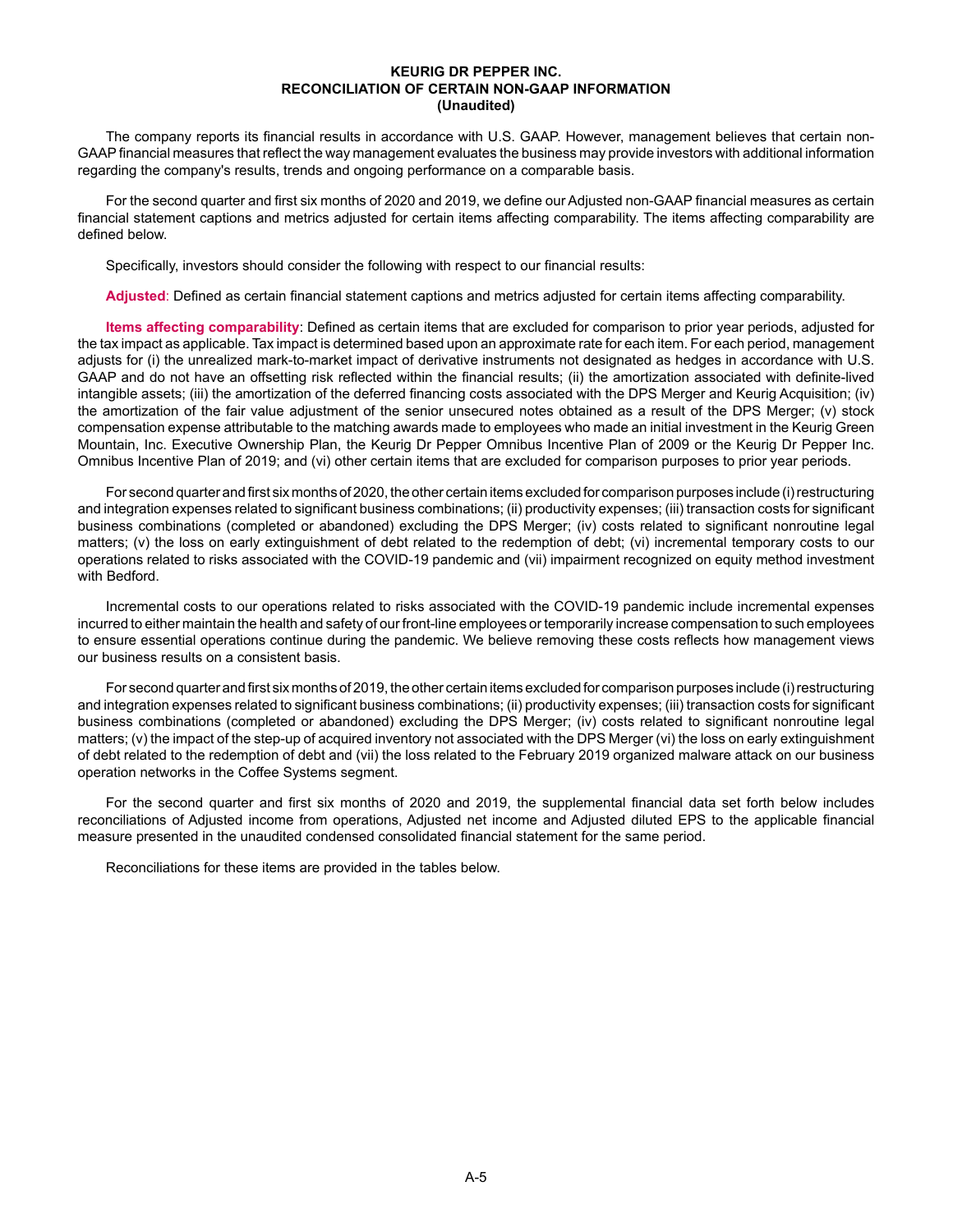#### **KEURIG DR PEPPER INC. RECONCILIATION OF CERTAIN REPORTED ITEMS TO CERTAIN NON-GAAP ADJUSTED ITEMS For the Second Quarter of 2020 (Unaudited, in millions, except per share data)**

|                                     |     | Cost of sales | <b>Gross profit</b>     | Gross margin | Selling, general<br>and administrative<br>expenses | Income from<br>operations | <b>Operating margin</b> |
|-------------------------------------|-----|---------------|-------------------------|--------------|----------------------------------------------------|---------------------------|-------------------------|
| Reported                            | Эħ. | 1,302         | 1,562<br>$\mathfrak{F}$ | $54.5\%$ \$  | 1,001                                              | 561<br>-\$                | 19.6%                   |
| Items Affecting Comparability:      |     |               |                         |              |                                                    |                           |                         |
| Mark to market                      |     | (29)          | 29                      |              | 16                                                 | 13                        |                         |
| Amortization of intangibles         |     |               |                         |              | (33)                                               | 33                        |                         |
| Stock compensation                  |     |               |                         |              | (8)                                                | 8                         |                         |
| Restructuring and integration costs |     |               |                         |              | (52)                                               | 52                        |                         |
| Productivity                        |     | (2)           | $\overline{2}$          |              | (17)                                               | 19                        |                         |
| Nonroutine legal matters            |     |               |                         |              | (26)                                               | 26                        |                         |
| COVID-19                            |     | (18)          | 18                      |              | (45)                                               | 63                        |                         |
| Adjusted GAAP                       |     | 253, ا        | 1,611                   | 56.3%        | 836                                                | 775                       | 27.1%                   |

|                                            | <b>Interest</b><br>expense | Loss on early<br>extinguishment<br>of debt | Income before<br>provision for<br>income taxes | <b>Provision</b><br>for income<br>taxes | <b>Effective</b><br>tax rate | Net income | Weighted<br>Average<br><b>Diluted shares</b> | <b>Diluted</b><br>earnings per<br>share |
|--------------------------------------------|----------------------------|--------------------------------------------|------------------------------------------------|-----------------------------------------|------------------------------|------------|----------------------------------------------|-----------------------------------------|
| Reported                                   | 157<br>J.                  | 2 <sup>1</sup><br>\$                       | 406<br>-\$                                     | 108<br>-\$                              | 26.6% \$                     | 298        | 1,421.5                                      | 0.21<br>-\$                             |
| Items Affecting Comparability:             |                            |                                            |                                                |                                         |                              |            |                                              |                                         |
| Mark to market                             | (3)                        |                                            | 16                                             | 5                                       |                              | 11         |                                              | 0.01                                    |
| Amortization of intangibles                |                            |                                            | 33                                             | 9                                       |                              | 24         |                                              | 0.02                                    |
| Amortization of deferred financing costs   | (3)                        |                                            | 3                                              |                                         |                              | 3          |                                              |                                         |
| Amortization of fair value debt adjustment | (6)                        |                                            | 6                                              |                                         |                              | 5          |                                              |                                         |
| Stock compensation                         |                            |                                            | 8                                              | $\overline{2}$                          |                              | 6          |                                              |                                         |
| Restructuring and integration costs        |                            |                                            | 52                                             | 12                                      |                              | 40         |                                              | 0.03                                    |
| Productivity                               |                            | —                                          | 19                                             | $\overline{4}$                          |                              | 15         |                                              | 0.01                                    |
| Loss on early extinguishment of debt       |                            | (2)                                        | 2                                              |                                         |                              |            |                                              |                                         |
| Nonroutine legal matters                   |                            | —                                          | 26                                             | 7                                       |                              | 19         |                                              | 0.01                                    |
| COVID-19                                   |                            |                                            | 63                                             | 16                                      |                              | 47         |                                              | 0.03                                    |
| <b>Adjusted GAAP</b>                       | 145                        | \$                                         | 634                                            | 165                                     | 26.0% \$                     | 469        | 1,421.5                                      | 0.33                                    |

*Diluted earnings per common share may not foot due to rounding.*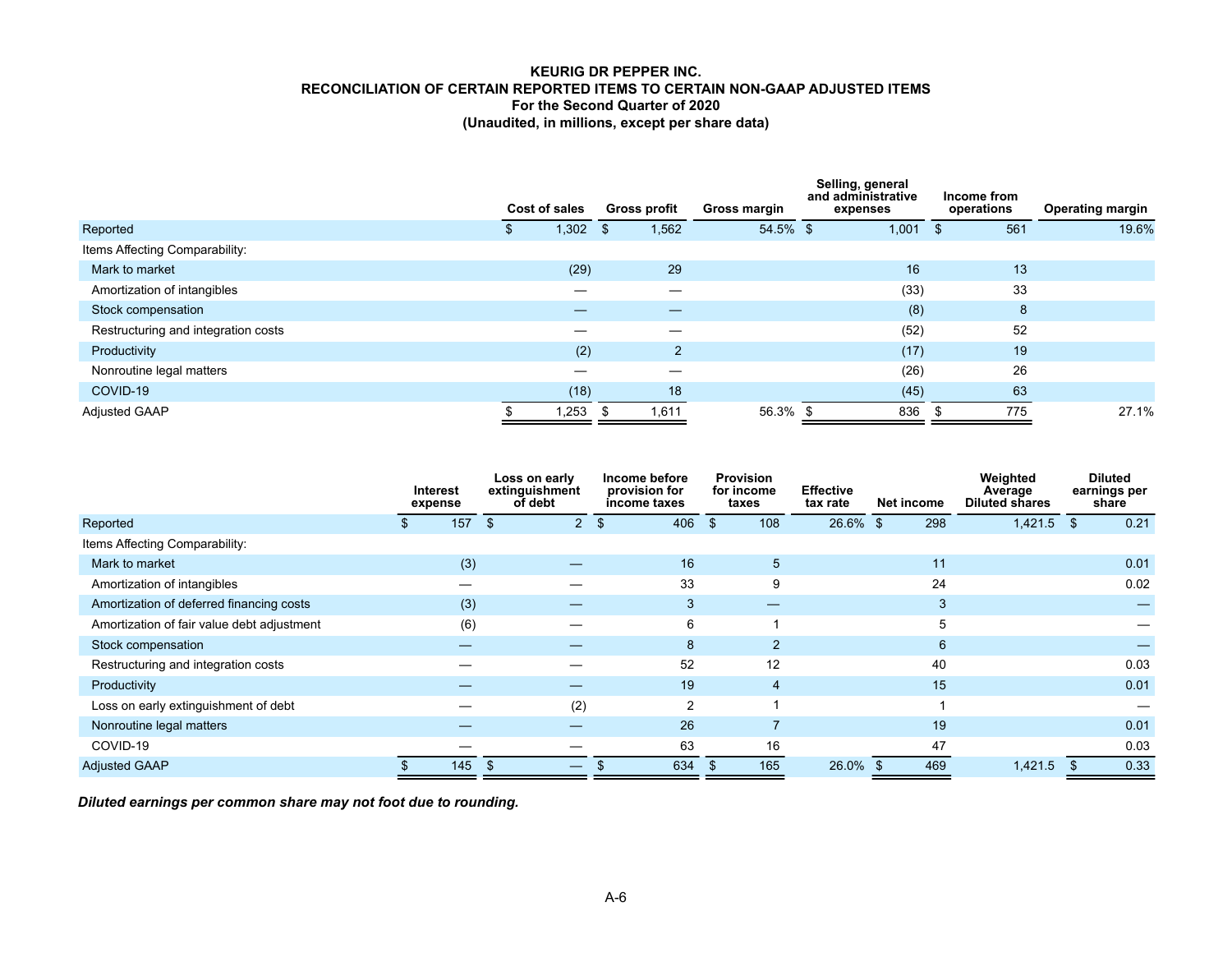#### **KEURIG DR PEPPER INC. RECONCILIATION OF CERTAIN REPORTED ITEMS TO CERTAIN NON-GAAP ADJUSTED ITEMS For the Second Quarter of 2019 (Unaudited, in millions, except per share data)**

|                                     |    | Cost of sales |               | <b>Gross</b><br>profit | Gross<br>margin | Selling, general and<br>administrative expenses |     | Other<br>operating<br>(income)<br>expense, net |     | Income<br>from<br>operations | Operating<br>margin |
|-------------------------------------|----|---------------|---------------|------------------------|-----------------|-------------------------------------------------|-----|------------------------------------------------|-----|------------------------------|---------------------|
| Reported                            | J. | 1,186         | <sup>\$</sup> | 1,626                  | 57.8% \$        | 1,028                                           | -\$ | 11                                             | -\$ | 587                          | 20.9%               |
| Items Affecting Comparability:      |    |               |               |                        |                 |                                                 |     |                                                |     |                              |                     |
| Mark to market                      |    | 11            |               | (11)                   |                 | (3)                                             |     | —                                              |     | (8)                          |                     |
| Amortization of intangibles         |    |               |               |                        |                 | (32)                                            |     |                                                |     | 32                           |                     |
| Stock compensation                  |    |               |               |                        |                 | (8)                                             |     | —                                              |     | 8                            |                     |
| Restructuring and integration costs |    | (1)           |               |                        |                 | (37)                                            |     |                                                |     | 38                           |                     |
| Productivity                        |    | (1)           |               |                        |                 | (23)                                            |     | (9)                                            |     | 33 <sup>°</sup>              |                     |
| Transaction costs                   |    |               |               |                        |                 | (1)                                             |     | –                                              |     |                              |                     |
| Nonroutine legal matters            |    |               |               |                        |                 | (8)                                             |     | —                                              |     | 8                            |                     |
| Malware Incident                    |    |               |               | –                      |                 | (3)                                             |     |                                                |     | 3                            |                     |
| <b>Adjusted GAAP</b>                |    | 1,195         |               | 1,617                  | 57.5%           | 913                                             |     | $\overline{2}$                                 | -S  | 702                          | 25.0%               |

|                                            | Interest<br>expense | Other<br>(income)<br>expense, net | Income before<br>provision for<br>income taxes | <b>Provision</b><br>for income<br>taxes |                | <b>Effective</b><br>tax rate | Net<br>income | Weighted<br>Average<br><b>Diluted shares</b> |     | <b>Diluted</b><br>earnings<br>per share |
|--------------------------------------------|---------------------|-----------------------------------|------------------------------------------------|-----------------------------------------|----------------|------------------------------|---------------|----------------------------------------------|-----|-----------------------------------------|
| Reported                                   | 170                 | \$                                | 416<br>- \$                                    | -\$                                     | 102            | 24.5% \$                     | 314           | 1,419.2                                      | -SS | 0.22                                    |
| Items Affecting Comparability:             |                     |                                   |                                                |                                         |                |                              |               |                                              |     |                                         |
| Mark to market                             | (16)                | (2)                               | 10                                             |                                         | $\overline{4}$ |                              | 6             |                                              |     |                                         |
| Amortization of intangibles                | –                   |                                   | 32                                             |                                         | 9              |                              | 23            |                                              |     | 0.02                                    |
| Amortization of deferred financing costs   | (3)                 |                                   | 3                                              |                                         |                |                              | 2             |                                              |     |                                         |
| Amortization of fair value debt adjustment | (6)                 |                                   | 6                                              |                                         |                |                              | 5             |                                              |     |                                         |
| Stock compensation                         |                     |                                   | 8                                              |                                         | $\overline{2}$ |                              | 6             |                                              |     |                                         |
| Restructuring and integration costs        |                     |                                   | 38                                             |                                         | 11             |                              | 27            |                                              |     | 0.02                                    |
| Productivity                               |                     |                                   | 33 <sup>°</sup>                                |                                         | 7              |                              | 26            |                                              |     | 0.02                                    |
| <b>Transaction costs</b>                   | (7)                 |                                   | 8                                              |                                         | 2              |                              | 6             |                                              |     |                                         |
| Nonroutine legal matters                   |                     |                                   | 8                                              |                                         | $\overline{2}$ |                              | 6             |                                              |     |                                         |
| Malware Incident                           |                     |                                   | 3                                              |                                         |                |                              |               |                                              |     |                                         |
| <b>Adjusted GAAP</b>                       | 138                 | \$<br>(1)                         | 565<br>- \$                                    | - \$                                    | 142            | 25.1%                        | 423           | 1,419.2                                      |     | 0.30                                    |

*Numbers may not foot due to rounding.*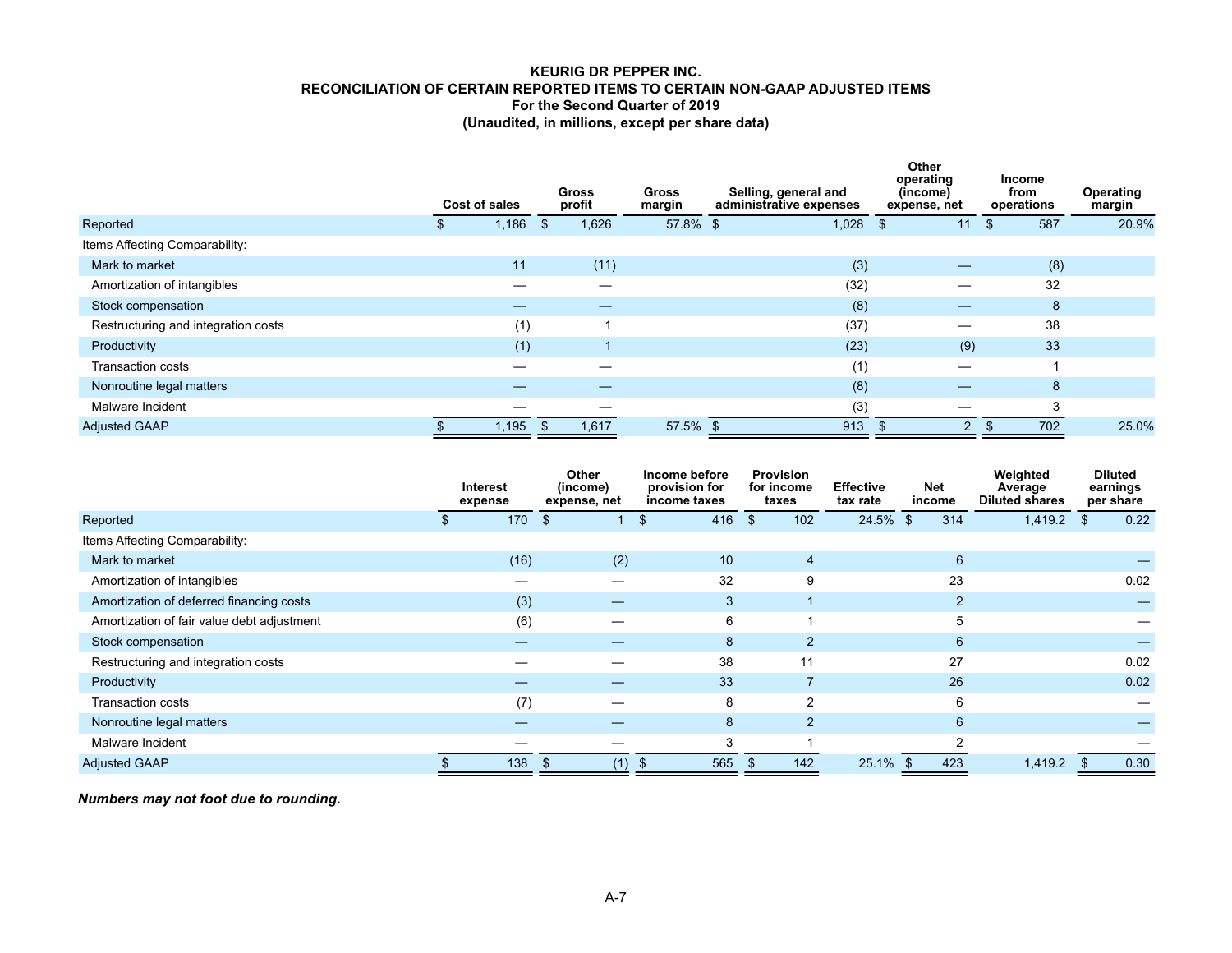#### **KEURIG DR PEPPER INC. RECONCILIATION OF CERTAIN REPORTED ITEMS TO CERTAIN NON-GAAP ADJUSTED ITEMS For the First Six Months Ended June 30, 2020 (Unaudited, in millions, except per share data)**

|                                     | Cost of sales |            |      | Gross profit | Gross margin | Selling, general<br>and<br>administrative<br>expenses |    | Income from<br>operations | <b>Operating margin</b> |
|-------------------------------------|---------------|------------|------|--------------|--------------|-------------------------------------------------------|----|---------------------------|-------------------------|
| Reported                            | ა             | $2,463$ \$ |      | 3,014        | 55.0% \$     | 2,029                                                 | \$ | 1,027                     | 18.8%                   |
| Items Affecting Comparability:      |               |            |      |              |              |                                                       |    |                           |                         |
| Mark to market                      |               | (44)       |      | 44           |              | (27)                                                  |    | 71                        |                         |
| Amortization of intangibles         |               |            |      |              |              | (66)                                                  |    | 66                        |                         |
| Stock compensation                  |               |            |      |              |              | (15)                                                  |    | 15                        |                         |
| Restructuring and integration costs |               |            |      |              |              | (104)                                                 |    | 104                       |                         |
| Productivity                        |               | (18)       |      | 18           |              | (55)                                                  |    | 73                        |                         |
| Nonroutine legal matters            |               |            |      |              |              | (35)                                                  |    | 35                        |                         |
| COVID-19                            |               | (19)       |      | 19           |              | (49)                                                  |    | 68                        |                         |
| <b>Adjusted GAAP</b>                |               | 2,382      | - 35 | 3,095        | 56.5%        | 1,678                                                 | ৾ঌ | 1,459                     | 26.6%                   |

|                                            | Interest<br>expense | Loss on early<br>extinguishment<br>of debt | Impairment<br>on investment<br>and note<br>receivable | Income<br>before<br>provision for<br>income taxes | <b>Provision for</b><br>income<br>taxes | <b>Effective</b><br>tax rate | <b>Net</b><br>income | Weighted<br>Average<br><b>Diluted</b><br>shares | <b>Diluted</b><br>earnings<br>per share |
|--------------------------------------------|---------------------|--------------------------------------------|-------------------------------------------------------|---------------------------------------------------|-----------------------------------------|------------------------------|----------------------|-------------------------------------------------|-----------------------------------------|
| Reported                                   | 310                 | \$<br>4                                    | \$<br>86                                              | 611<br>\$                                         | \$<br>157                               | 25.7%                        | \$<br>454            | 1,420.8                                         | \$<br>0.32                              |
| Items Affecting Comparability:             |                     |                                            |                                                       |                                                   |                                         |                              |                      |                                                 |                                         |
| Mark to market                             | (27)                |                                            |                                                       | 98                                                | 26                                      |                              | 72                   |                                                 | 0.05                                    |
| Amortization of intangibles                |                     |                                            |                                                       | 66                                                | 18                                      |                              | 48                   |                                                 | 0.03                                    |
| Amortization of deferred financing costs   | (6)                 |                                            |                                                       | $6\phantom{1}$                                    |                                         |                              | 5                    |                                                 |                                         |
| Amortization of fair value debt adjustment | (12)                |                                            |                                                       | 12                                                | 3                                       |                              | 9                    |                                                 | 0.01                                    |
| Stock compensation                         |                     |                                            |                                                       | 15                                                | 3                                       |                              | 12                   |                                                 | 0.01                                    |
| Restructuring and integration costs        |                     |                                            |                                                       | 104                                               | 26                                      |                              | 78                   |                                                 | 0.05                                    |
| Productivity                               |                     |                                            |                                                       | 73                                                | 19                                      |                              | 54                   |                                                 | 0.04                                    |
| Loss on early extinguishment of debt       |                     | (4)                                        | —                                                     | 4                                                 |                                         |                              | 3                    |                                                 |                                         |
| Impairment on investment                   |                     |                                            | (86)                                                  | 86                                                | 21                                      |                              | 65                   |                                                 | 0.05                                    |
| Nonroutine legal matters                   |                     |                                            | —                                                     | 35                                                | 9                                       |                              | 26                   |                                                 | 0.02                                    |
| COVID-19                                   |                     |                                            |                                                       | 68                                                | 17                                      |                              | 51                   |                                                 | 0.04                                    |
| Adjusted GAAP                              | 265                 | \$                                         | \$<br>—                                               | 1,178                                             | \$<br>301                               | 25.6%                        | \$<br>877            | 1,420.8                                         | 0.62                                    |

*Diluted earnings per common share may not foot due to rounding.*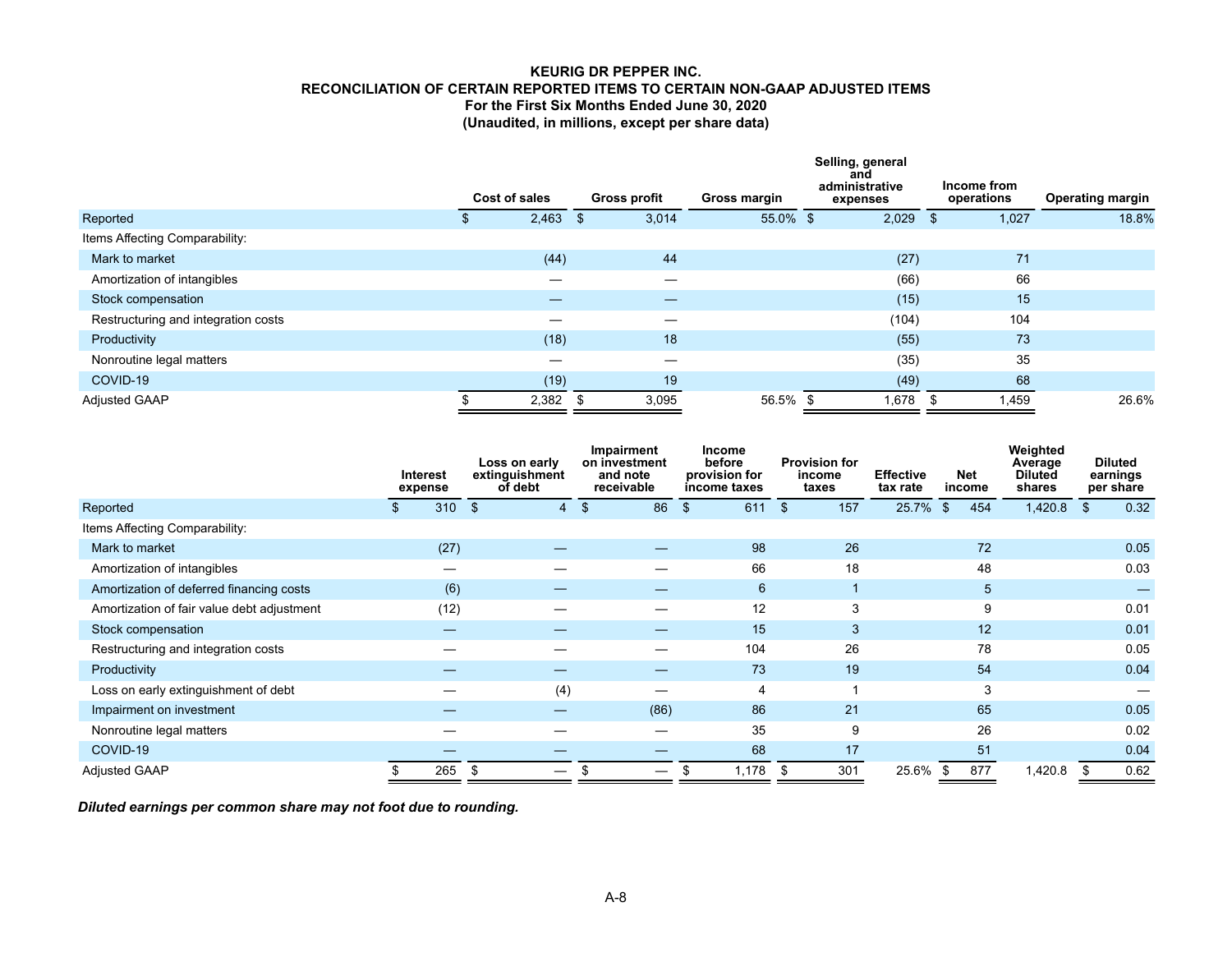#### **KEURIG DR PEPPER INC. RECONCILIATION OF CERTAIN REPORTED ITEMS TO CERTAIN NON-GAAP ADJUSTED ITEMS For the First Six Months Ended June 30, 2019 (Unaudited, in millions, except per share data)**

|                                     | Cost of sales |       | <b>Gross profit</b> |               | <b>Gross</b><br>margin | Selling, general and<br>administrative<br>expenses | Income from<br>operations | Operating<br>margin |
|-------------------------------------|---------------|-------|---------------------|---------------|------------------------|----------------------------------------------------|---------------------------|---------------------|
| Reported                            | Ψ.            | 2,292 | \$                  | 3,024         | 56.9% \$               | 1,939                                              | \$<br>1,085               | 20.4%               |
| Items Affecting Comparability:      |               |       |                     |               |                        |                                                    |                           |                     |
| Mark to market                      |               | (1)   |                     |               |                        | 9                                                  | (8)                       |                     |
| Amortization of intangibles         |               |       |                     |               |                        | (63)                                               | 63                        |                     |
| Stock compensation                  |               |       |                     |               |                        | (15)                                               | 15                        |                     |
| Restructuring and integration costs |               | (2)   |                     | 2             |                        | (97)                                               | 99                        |                     |
| Productivity                        |               | (4)   |                     | 4             |                        | (29)                                               | 42                        |                     |
| Transaction costs                   |               |       |                     |               |                        | (1)                                                |                           |                     |
| Nonroutine legal matters            |               | –     |                     |               |                        | (15)                                               | 15                        |                     |
| Inventory step-up                   |               | (3)   |                     | 3             |                        | —                                                  | 3                         |                     |
| Malware incident                    |               | (2)   |                     | $\mathcal{P}$ |                        | (6)                                                | 8                         |                     |
| <b>Adjusted GAAP</b>                |               | 2,280 |                     | 3,036         | 57.1%                  | 1,722                                              | 1,323                     | 24.9%               |

|                                            | Interest<br>expense |      | Loss on early<br>extinguishment<br>of debt | Income before<br>provision for<br>income taxes |                | <b>Provision</b><br>for<br>income<br>taxes | <b>Effective</b><br>tax rate | Net income      | Weighted<br>Average<br><b>Diluted</b><br>shares | <b>Diluted</b><br>earnings<br>per share |
|--------------------------------------------|---------------------|------|--------------------------------------------|------------------------------------------------|----------------|--------------------------------------------|------------------------------|-----------------|-------------------------------------------------|-----------------------------------------|
| Reported                                   |                     | 339  | 9<br>-\$                                   | \$                                             | 731            | \$<br>187                                  | 25.6% \$                     | 544             | 1,418.5                                         | 0.38<br>-\$                             |
| Items Affecting Comparability:             |                     |      |                                            |                                                |                |                                            |                              |                 |                                                 |                                         |
| Mark to market                             |                     | (45) |                                            |                                                | 37             | 11                                         |                              | 26              |                                                 | 0.02                                    |
| Amortization of intangibles                |                     |      |                                            |                                                | 63             | 17                                         |                              | 46              |                                                 | 0.03                                    |
| Amortization of deferred financing costs   |                     | (7)  |                                            |                                                | $\overline{7}$ | $\overline{2}$                             |                              | 5               |                                                 |                                         |
| Amortization of fair value debt adjustment |                     | (13) |                                            |                                                | 13             | 2                                          |                              | 11              |                                                 | 0.01                                    |
| Stock compensation                         |                     |      |                                            |                                                | 15             | $\overline{4}$                             |                              | 11              |                                                 | 0.01                                    |
| Restructuring and integration costs        |                     |      |                                            |                                                | 99             | 26                                         |                              | 73              |                                                 | 0.05                                    |
| Productivity                               |                     |      |                                            |                                                | 42             | 9                                          |                              | 33 <sup>°</sup> |                                                 | 0.02                                    |
| <b>Transaction costs</b>                   |                     | (12) |                                            |                                                | 13             | 3                                          |                              | 10              |                                                 | 0.01                                    |
| Loss on early extinguishment of debt       |                     |      | (9)                                        |                                                | 9              | 2                                          |                              | $\overline{7}$  |                                                 |                                         |
| Nonroutine legal matters                   |                     |      |                                            |                                                | 15             | 4                                          |                              | 11              |                                                 | 0.01                                    |
| Inventory step-up                          |                     |      |                                            |                                                | 3              |                                            |                              | $\overline{2}$  |                                                 |                                         |
| Malware incident                           |                     |      |                                            |                                                | 8              | $\overline{2}$                             |                              | 6               |                                                 |                                         |
| <b>Adjusted GAAP</b>                       |                     | 262  | -S                                         | -55                                            | 1,055          | \$<br>270                                  | 25.6%                        | 785             | 1,418.5                                         | 0.55                                    |

*Diluted earnings per common share may not foot due to rounding.*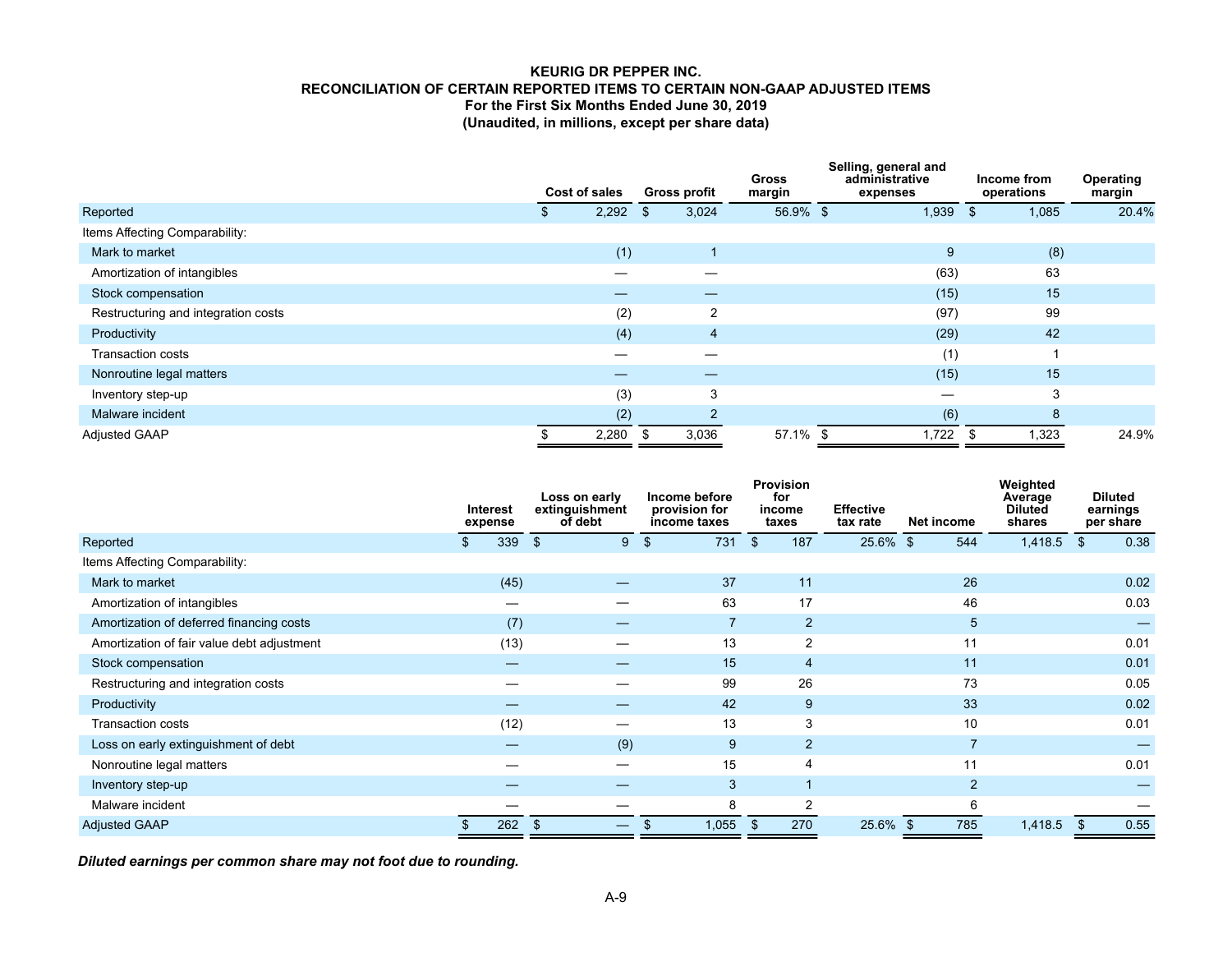#### **KEURIG DR PEPPER INC. RECONCILIATION OF SEGMENT ITEMS TO CERTAIN NON-GAAP ADJUSTED SEGMENT ITEMS (Unaudited)**

| (in millions)                       | Reported  | <b>Items Affecting</b><br>Comparability | <b>Adjusted</b><br><b>GAAP</b> |
|-------------------------------------|-----------|-----------------------------------------|--------------------------------|
| For the second quarter of 2020:     |           |                                         |                                |
| <b>Income from Operations</b>       |           |                                         |                                |
| <b>Coffee Systems</b>               | \$<br>290 | 73<br>-\$                               | $\sqrt{5}$<br>363              |
| Packaged Beverages                  | 208       | 61                                      | 269                            |
| <b>Beverage Concentrates</b>        | 220       | $\overline{2}$                          | 222                            |
| Latin America Beverages             | 21        | $\mathbf{2}$                            | 23                             |
| Unallocated corporate costs         | (178)     | 76                                      | (102)                          |
| <b>Total income from operations</b> | 561<br>S  | 214<br>S.                               | Ŝ.<br>775                      |
|                                     |           |                                         |                                |
| For the second quarter of 2019:     |           |                                         |                                |
| <b>Income from Operations</b>       |           |                                         |                                |
| Coffee Systems                      | \$<br>287 | \$<br>44                                | \$<br>331                      |
| Packaged Beverages                  | 186       | 4                                       | 190                            |
| <b>Beverage Concentrates</b>        | 244       | 2                                       | 246                            |
| Latin America Beverages             | 26        | (6)                                     | 20                             |
| Unallocated corporate costs         | (156)     | 71                                      | (85)                           |
| <b>Total income from operations</b> | 587<br>\$ | 115<br>\$                               | \$<br>702                      |

*Numbers may not foot due to rounding.*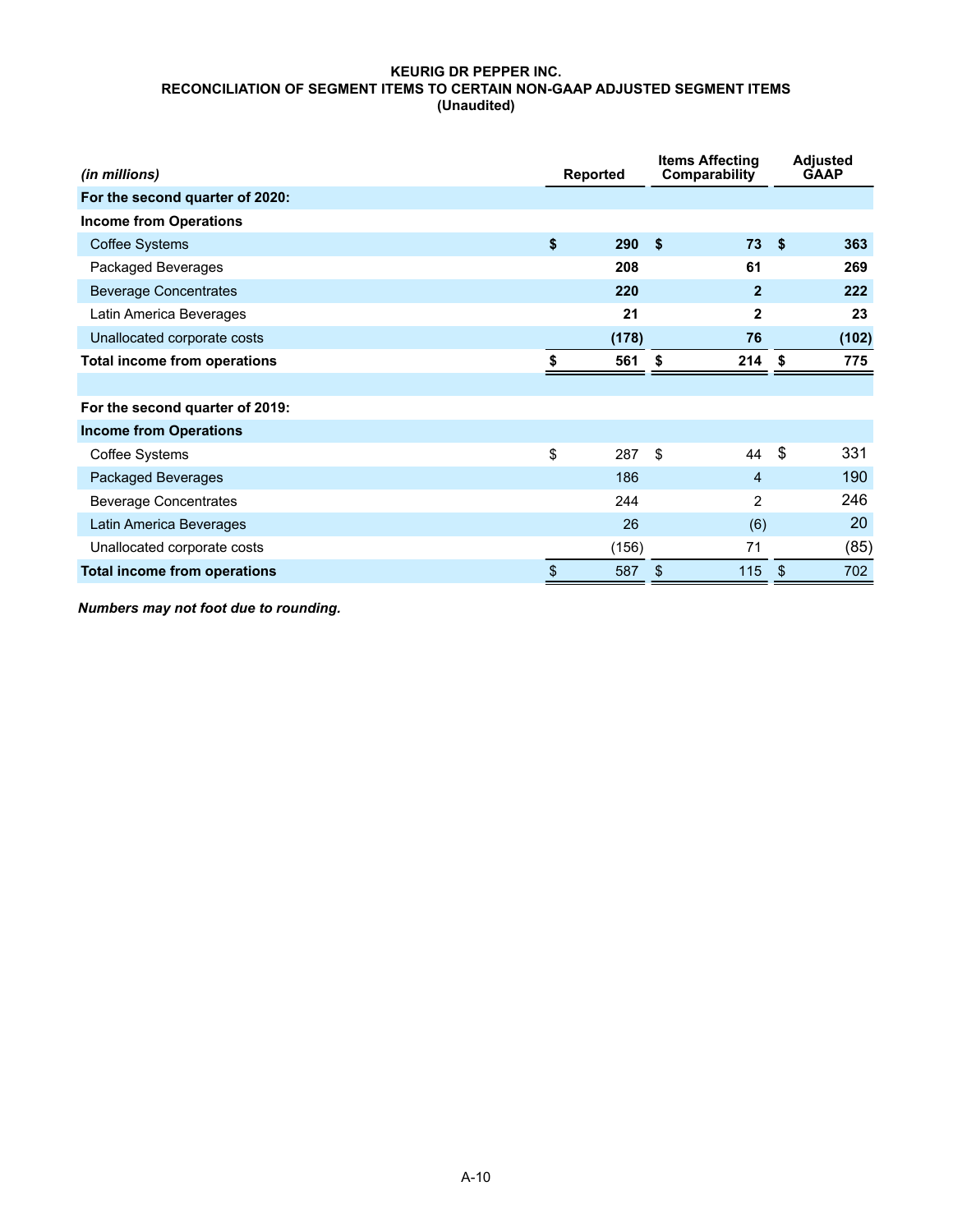#### **KEURIG DR PEPPER INC. RECONCILIATION OF SEGMENT ITEMS TO CERTAIN NON-GAAP ADJUSTED SEGMENT ITEMS (Unaudited)**

| (in millions)                       | Reported    |     | <b>Items Affecting</b><br>Comparability |     | <b>Adjusted</b><br><b>GAAP</b> |
|-------------------------------------|-------------|-----|-----------------------------------------|-----|--------------------------------|
| For the first six months of 2020:   |             |     |                                         |     |                                |
| <b>Income from Operations</b>       |             |     |                                         |     |                                |
| <b>Coffee Systems</b>               | \$<br>562   | -\$ | $148$ \$                                |     | 710                            |
| Packaged Beverages                  | 397         |     | 75                                      |     | 472                            |
| <b>Beverage Concentrates</b>        | 417         |     | $\mathbf{2}$                            |     | 419                            |
| Latin America Beverages             | 48          |     | $\mathbf{2}$                            |     | 50                             |
| Unallocated corporate costs         | (397)       |     | 205                                     |     | (192)                          |
| <b>Total income from operations</b> | \$<br>1,027 | \$  | 432                                     | \$  | 1,459                          |
|                                     |             |     |                                         |     |                                |
| For the first six months of 2019:   |             |     |                                         |     |                                |
| <b>Income from Operations</b>       |             |     |                                         |     |                                |
| Coffee Systems                      | \$<br>580   | \$  | 86                                      | -\$ | 666                            |
| Packaged Beverages                  | 335         |     | 15                                      |     | 350                            |
| <b>Beverage Concentrates</b>        | 445         |     | $\overline{2}$                          |     | 447                            |
| Latin America Beverages             | 37          |     | (5)                                     |     | 32                             |
| Unallocated corporate costs         | (312)       |     | 140                                     |     | (172)                          |
| <b>Total income from operations</b> | \$<br>1,085 | \$  | 238                                     | \$  | 1,323                          |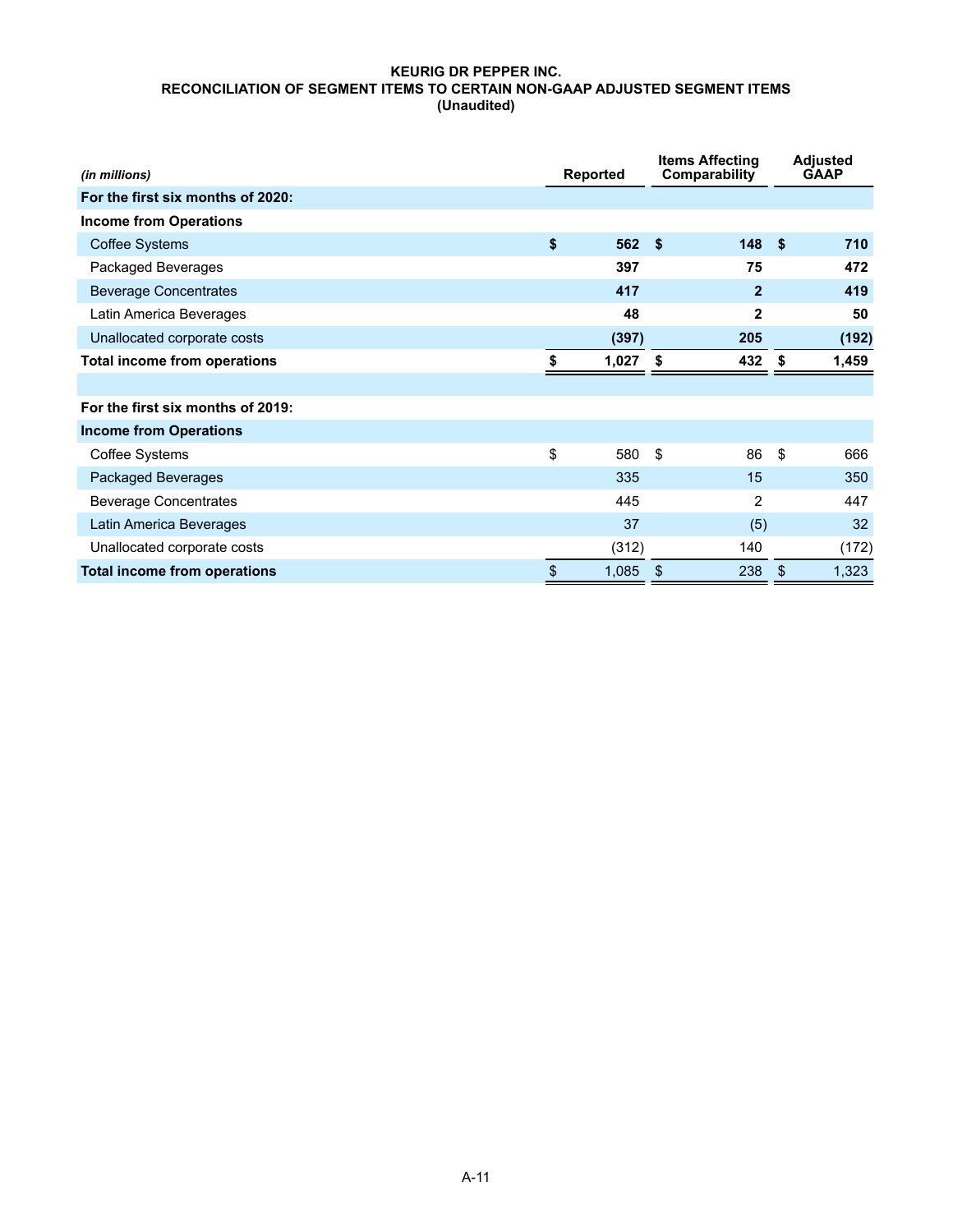#### **KEURIG DR PEPPER INC. RECONCILIATION OF ADJUSTED EBITDA AND MANAGEMENT LEVERAGE RATIO (Unaudited)**

## *(in millions, except for ratio)*

## **ADJUSTED EBITDA RECONCILIATION - LAST TWELVE MONTHS**

| <b>Net income</b>                      | $\boldsymbol{\$}$ | 1,164 |
|----------------------------------------|-------------------|-------|
| Interest expense                       |                   | 625   |
| Provision for income taxes             |                   | 410   |
| Loss on early extinguishment of debt   |                   | 6     |
| Impairment on investment               |                   | 86    |
| Other (income) expense, net            |                   | 29    |
| Depreciation expense                   |                   | 369   |
| Other amortization                     |                   | 160   |
| Amortization of intangibles            |                   | 129   |
| <b>EBITDA</b>                          | \$                | 2,978 |
| Items affecting comparability:         |                   |       |
| Restructuring and integration expenses | \$                | 240   |
| <b>Transaction costs</b>               |                   | 8     |
| Productivity                           |                   | 114   |
| Nonroutine legal matters               |                   | 68    |
| Stock compensation                     |                   | 24    |
| Mark to market                         |                   | 34    |
| COVID-19                               |                   | 68    |
| <b>Adjusted EBITDA</b>                 | \$                | 3,534 |

|                                                        | <b>June 30,</b> |
|--------------------------------------------------------|-----------------|
|                                                        | 2020            |
| Principal amounts of:                                  |                 |
| Commercial paper notes                                 | \$<br>410       |
| Term Ioan                                              | 650             |
| Senior unsecured notes                                 | 13,225          |
| <b>Total principal amounts</b>                         | 14,285          |
| Less: Cash and cash equivalents                        | 149             |
| Total principal amounts less cash and cash equivalents | 14,136          |
|                                                        |                 |
| June 30, 2020 Management Leverage Ratio                | 4.0             |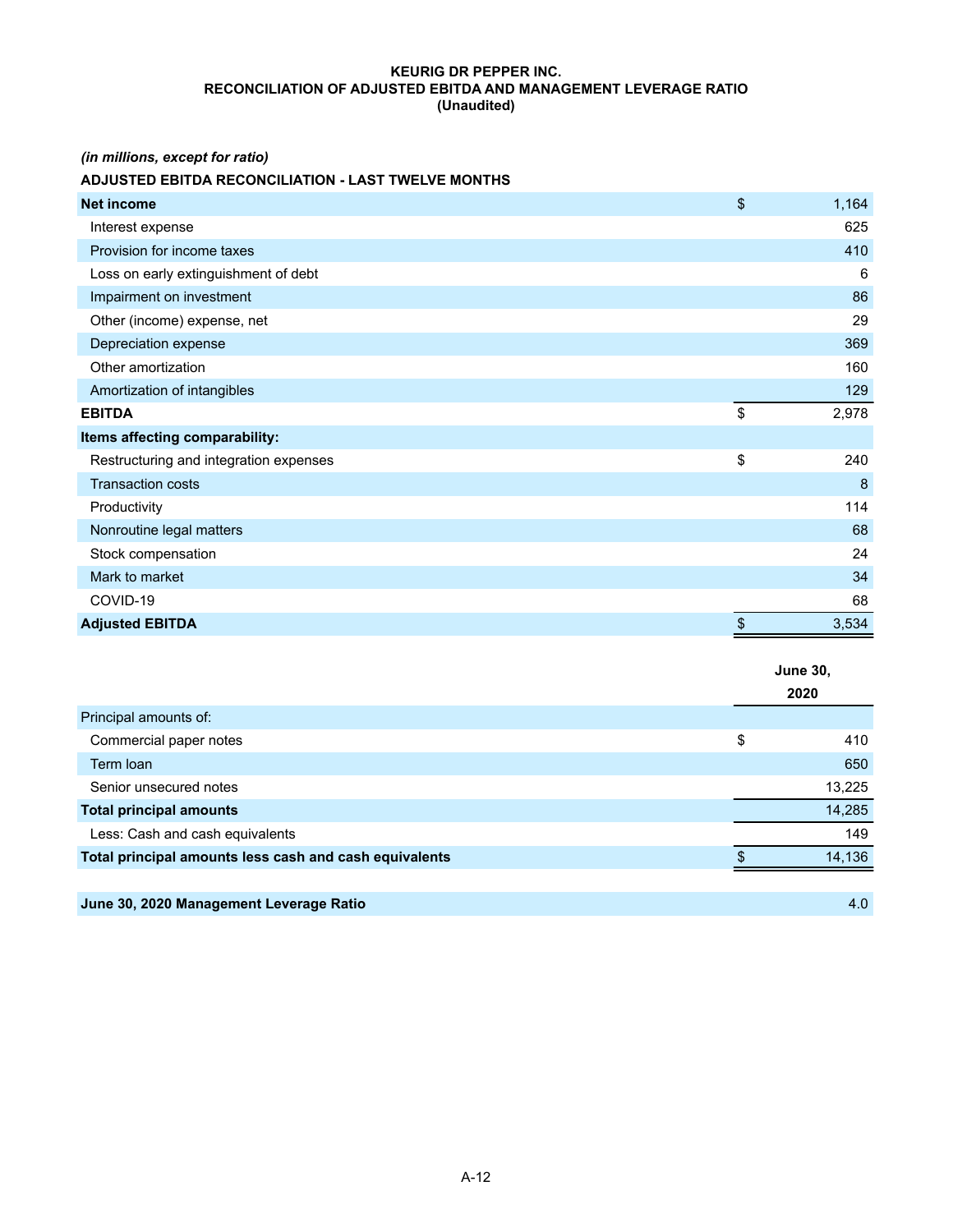#### **KEURIG DR PEPPER INC. RECONCILIATION OF ADJUSTED EBITDA - LAST TWELVE MONTHS (Unaudited)**

| (in millions)                          | <b>THIRD</b><br><b>QUARTER</b><br>OF 2019 | <b>FOURTH</b><br><b>QUARTER</b><br><b>OF 2019</b> |                | <b>FIRST SIX</b><br><b>MONTHS</b><br><b>OF 2020</b> |                | <b>LAST</b><br><b>TWELVE</b><br><b>MONTHS</b> |
|----------------------------------------|-------------------------------------------|---------------------------------------------------|----------------|-----------------------------------------------------|----------------|-----------------------------------------------|
| <b>Net income</b>                      | \$<br>304                                 | \$<br>406                                         | $\mathfrak{F}$ | 454                                                 | $\mathfrak{F}$ | 1,164                                         |
| Interest expense                       | 158                                       | 157                                               |                | 310                                                 |                | 625                                           |
| Provision for income taxes             | 109                                       | 144                                               |                | 157                                                 |                | 410                                           |
| Loss on early extinguishment of debt   |                                           | 2                                                 |                | 4                                                   |                | 6                                             |
| Impairment on investment               |                                           |                                                   |                | 86                                                  |                | 86                                            |
| Other (income) expense, net            | 9                                         | 4                                                 |                | 16                                                  |                | 29                                            |
| Depreciation expense                   | 99                                        | 87                                                |                | 183                                                 |                | 369                                           |
| Other amortization <sup>(1)</sup>      | 46                                        | 38                                                |                | 76                                                  |                | 160                                           |
| Amortization of intangibles            | 31                                        | 32                                                |                | 66                                                  |                | 129                                           |
| <b>EBITDA</b>                          | \$<br>756                                 | \$<br>870                                         | \$             | 1,352                                               | \$             | 2,978                                         |
| Items affecting comparability:         |                                           |                                                   |                |                                                     |                |                                               |
| Restructuring and integration expenses | \$<br>74                                  | \$<br>62                                          | \$             | 104                                                 | \$             | 240                                           |
| <b>Transaction costs</b>               | $\overline{7}$                            | $\mathbf{1}$                                      |                |                                                     |                | 8                                             |
| Productivity                           | 34                                        | 20                                                |                | 60                                                  |                | 114                                           |
| Nonroutine legal matters               | 12                                        | 21                                                |                | 35                                                  |                | 68                                            |
| Stock compensation                     | 3                                         | 6                                                 |                | 15                                                  |                | 24                                            |
| COVID-19                               |                                           |                                                   |                | 68                                                  |                | 68                                            |
| Mark to market                         | 9                                         | (46)                                              |                | 71                                                  |                | 34                                            |
| <b>Adjusted EBITDA</b>                 | \$<br>895                                 | \$<br>934                                         | \$             | 1,705                                               | $\mathfrak{F}$ | 3,534                                         |

(1) Other amortization was added to the EBITDA calculation in the first quarter of 2020.

#### **KEURIG DR PEPPER INC. RECONCILIATION OF NET CASH PROVIDED BY OPERATING ACTIVITIES TO FREE CASH FLOW (Unaudited)**

Free cash flow is defined as net cash provided by operating activities adjusted for purchases of property, plant and equipment, proceeds from sales of property, plant and equipment, and certain items excluded for comparison to prior year periods. For the first six months of 2020 and 2019, there were no certain items excluded for comparison to prior year periods.

|                                                      | <b>First Six Months</b> |       |  |       |  |
|------------------------------------------------------|-------------------------|-------|--|-------|--|
| (in millions)                                        |                         | 2020  |  | 2019  |  |
| Net cash provided by operating activities            |                         | 1.062 |  | 1.203 |  |
| Purchases of property, plant and equipment           |                         | (276) |  | (118) |  |
| Proceeds from sales of property, plant and equipment |                         | 202   |  | 19    |  |
| <b>Free Cash Flow</b>                                |                         | 988   |  | 1.104 |  |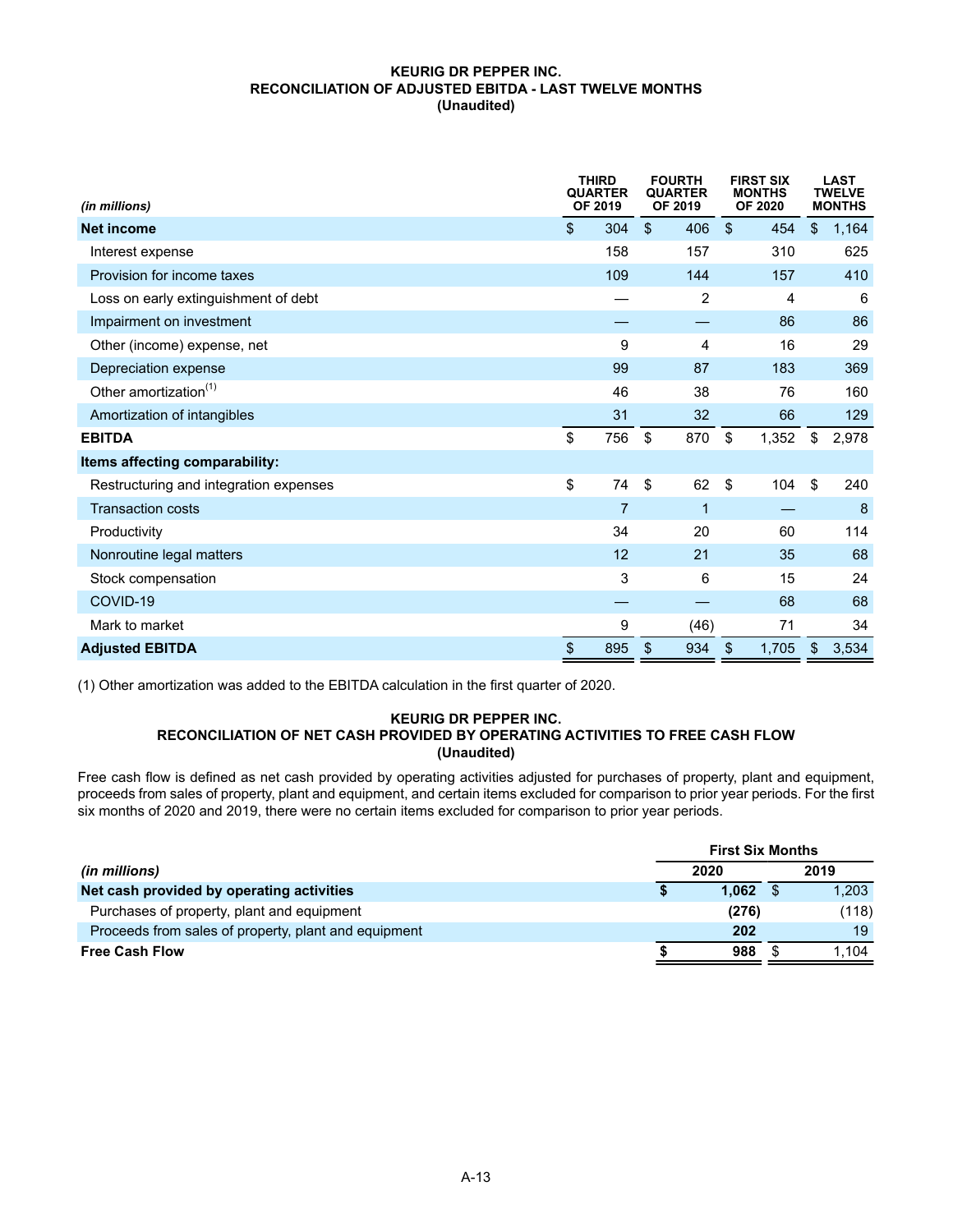#### **RECONCILIATION OF CERTAIN CURRENCY NEUTRAL ADJUSTED FINANCIAL RESULTS (Unaudited)**

Net sales, adjusted income from operations and adjusted earnings per share, as adjusted to currency neutral: These adjusted financial results are calculated on a currency neutral basis by converting our current-period local currency financial results using the prior-period foreign currency exchange rates.

|                                            |                | For the Second Quarter of 2020 |                     |                  |       |  |  |  |  |
|--------------------------------------------|----------------|--------------------------------|---------------------|------------------|-------|--|--|--|--|
|                                            | Coffee         | Packaged                       | <b>Beverage</b>     | Latin<br>America |       |  |  |  |  |
| <b>Percent change</b>                      | <b>Systems</b> | <b>Beverages</b>               | <b>Concentrates</b> | <b>Beverages</b> | Total |  |  |  |  |
| <b>Net sales</b>                           | 5.4%           | 6.2%                           | (16.5)%             | (14.9)%          | 1.8%  |  |  |  |  |
| Impact of foreign currency                 | 0.4%           | 0.1%                           | $0.3\%$             | 16.3 %           | 1.1%  |  |  |  |  |
| Net sales, as adjusted to currency neutral | 5.8%           | 6.3%                           | (16.2)%             | 1.4%             | 2.9%  |  |  |  |  |

|                                                                     | For the Second Quarter of 2020 |                  |                     |                  |              |  |  |  |
|---------------------------------------------------------------------|--------------------------------|------------------|---------------------|------------------|--------------|--|--|--|
|                                                                     | Coffee                         | Packaged         | <b>Beverage</b>     | Latin<br>America |              |  |  |  |
| Percent change                                                      | <b>Systems</b>                 | <b>Beverages</b> | <b>Concentrates</b> | <b>Beverages</b> | <b>Total</b> |  |  |  |
| Adjusted income from operations                                     | 9.7%                           | 41.6%            | (9.8)%              | 15.0%            | 10.4%        |  |  |  |
| Impact of foreign currency                                          | 0.3%                           | $-\%$            | $0.5\%$             | 15.0%            | $0.7\%$      |  |  |  |
| Adjusted income from operations, as adjusted to currency<br>neutral | 10.0%                          | 41.6%            | (9.3)%              | 30.0%            | 11.1%        |  |  |  |

|                                            |                | For the First Six Months of 2020 |                     |                  |       |  |  |  |  |
|--------------------------------------------|----------------|----------------------------------|---------------------|------------------|-------|--|--|--|--|
|                                            | Coffee         | Packaged                         | <b>Beverage</b>     | Latin<br>America |       |  |  |  |  |
| <b>Percent change</b>                      | <b>Systems</b> | <b>Beverages</b>                 | <b>Concentrates</b> | <b>Beverages</b> | Total |  |  |  |  |
| <b>Net sales</b>                           | 3.0%           | 7.5%                             | (8.8)%              | (7.8)%           | 3.0%  |  |  |  |  |
| Impact of foreign currency                 | 0.1%           | 0.1%                             | $0.2 \%$            | 10.9%            | 0.7%  |  |  |  |  |
| Net sales, as adjusted to currency neutral | 3.1%           | 7.6%                             | $(8.6)$ %           | 3.1%             | 3.7%  |  |  |  |  |

|                                                                     | For the First Six Months of 2020 |                  |                     |                  |              |  |  |  |
|---------------------------------------------------------------------|----------------------------------|------------------|---------------------|------------------|--------------|--|--|--|
|                                                                     | Coffee                           | Packaged         | <b>Beverage</b>     | Latin<br>America |              |  |  |  |
| Percent change                                                      | <b>Systems</b>                   | <b>Beverages</b> | <b>Concentrates</b> | <b>Beverages</b> | <b>Total</b> |  |  |  |
| Adjusted income from operations                                     | 6.6%                             | 34.9%            | (6.3)%              | 56.3%            | 10.3%        |  |  |  |
| Impact of foreign currency                                          | 0.2%                             | $-\%$            | $0.3\%$             | 15.6%            | 0.5%         |  |  |  |
| Adjusted income from operations, as adjusted to currency<br>neutral | 6.8%                             | 34.9%            | (6.0)%              | 71.9%            | 10.8%        |  |  |  |

|                                                                      | <b>For the Second Quarter</b><br>of 2020 | <b>For the First Six Months</b><br>of 2020 |      |  |
|----------------------------------------------------------------------|------------------------------------------|--------------------------------------------|------|--|
| Adjusted diluted earnings per share                                  | 0.33                                     |                                            | 0.62 |  |
| Impact of foreign currency                                           |                                          |                                            |      |  |
| Adjusted diluted earnings per share, as adjusted to currency neutral | 0.33                                     |                                            | 0.62 |  |